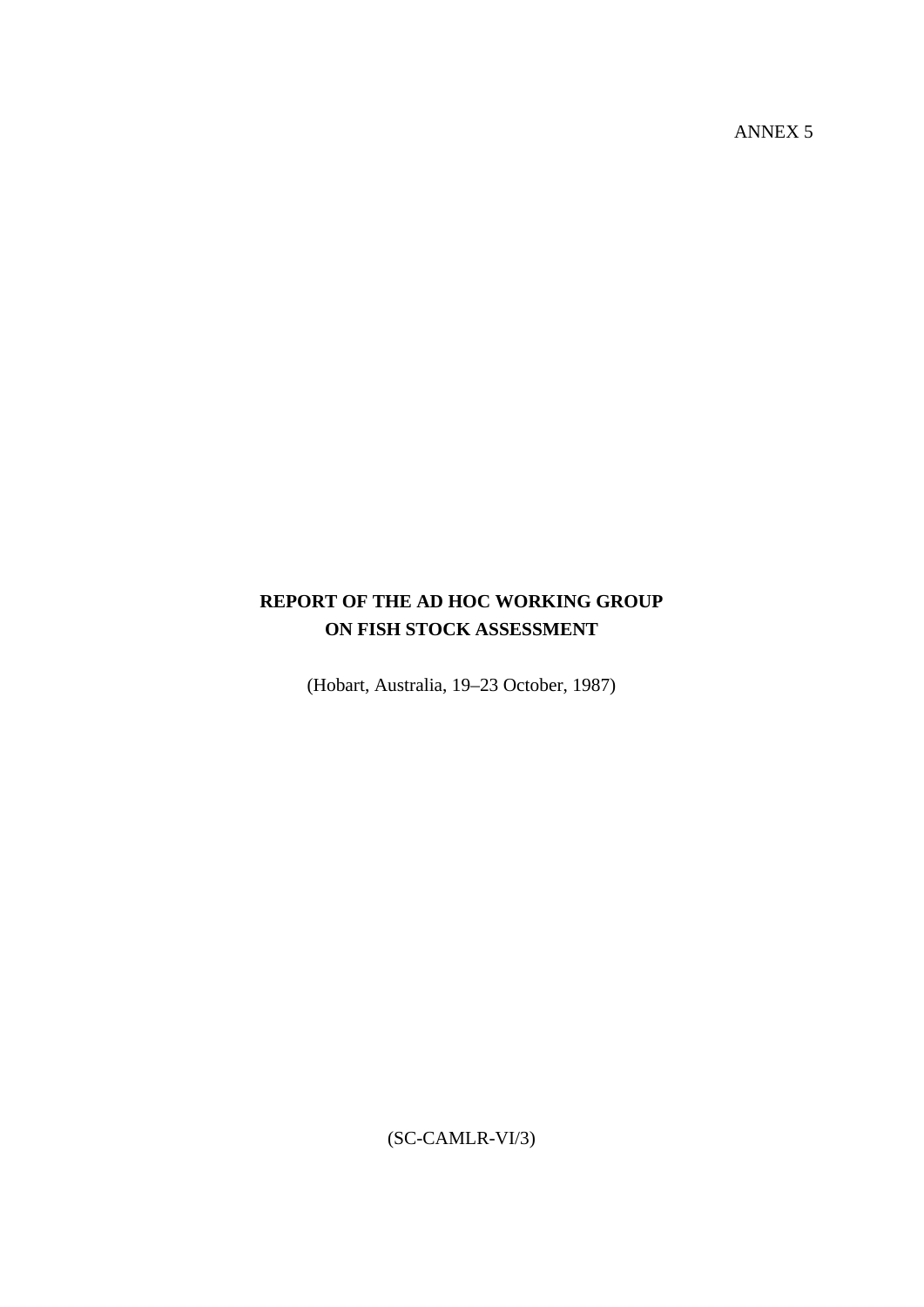### **TABLE OF CONTENTS**

#### INTRODUCTION

#### GENERAL MATTERS

Basic Data Age Determination Early Life-History of Fishes New Research Presentation of Data

#### **ASSESSMENTS**

General *Notothenia rossii* South Georgia Subarea (48.3) Other Atlantic Areas Kerguelen Subarea (58.5) *Notothenia squamifrons Champsocephalus gunnari* South Georgia Subarea (48.3) Peninsula Subarea (48.1) South Orkney Subarea (48.2) Kerguelen Subarea (58.5) McDonald and Heard Islands *Notothenia gibberifrons* South Georgia Subarea (48.3) Peninsula Subarea (48.1) South Orkney Subarea (48.2) Other Species

### MANAGEMENT ADVICE

General Observations **Simulations** *Notothenia rossii* South Georgia Subarea (48.3) Other Atlantic Areas Kerguelen Subarea (58.5) *Champsocephalus gunnari* South Georgia Subarea (48.3) (a) Protection of Small Fish (b) Control of the Amount of Fishing Other Atlantic Sub-areas Kerguelen Subarea (58.5) *Notothenia gibberifrons* South Georgia Subarea (48.3)

#### FUTURE WORK

Organisation of Working Group Fine-scale Data Formats Statistical Bulletin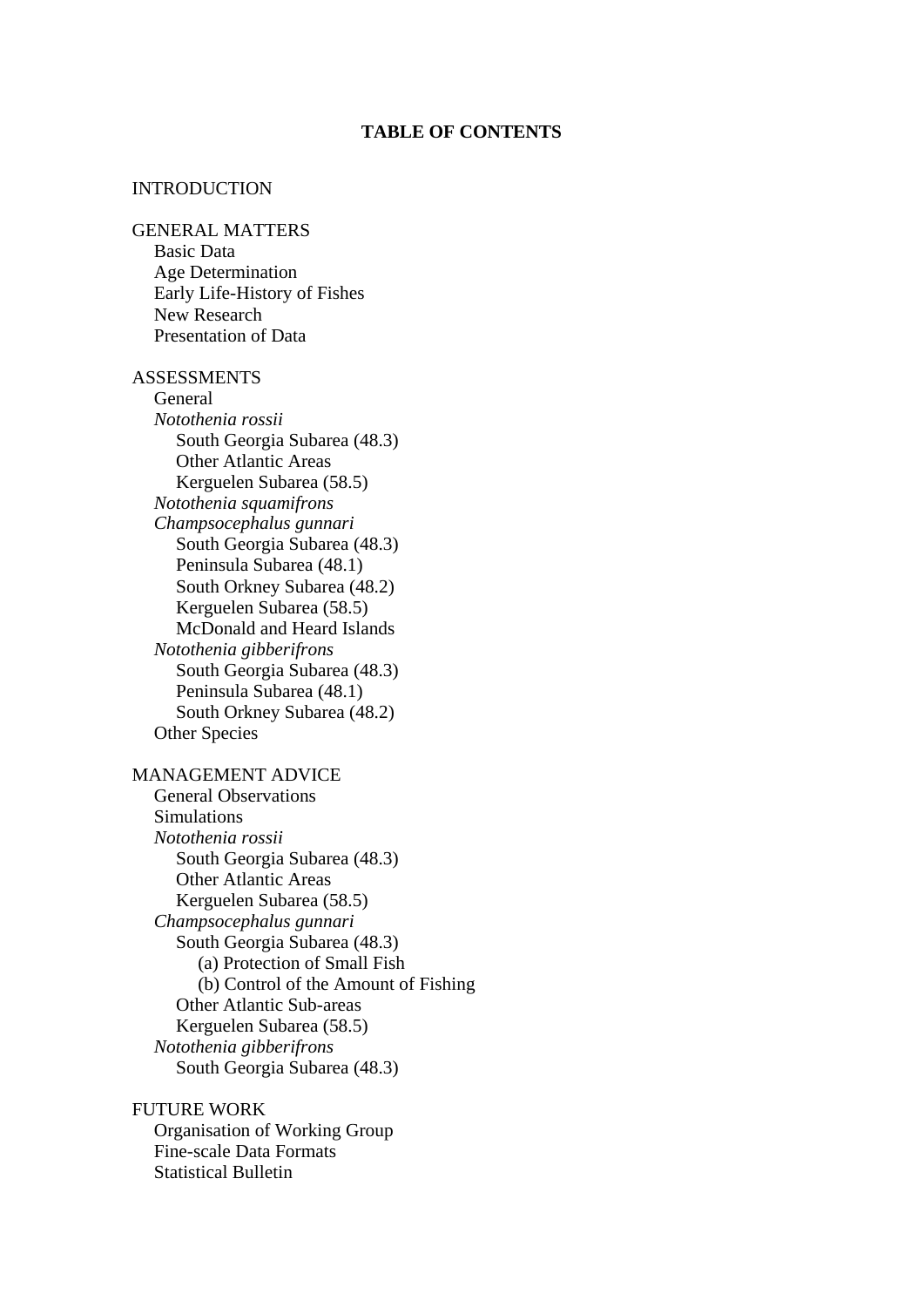Mesh Selectivity Biomass Estimates of *Champsocephalus gunnari* Trawl Survey Simulation Studies Collaboration with Other Organisations

| <b>APPENDIX A</b> | List of Participants                                                                                          |
|-------------------|---------------------------------------------------------------------------------------------------------------|
| <b>APPENDIX B</b> | List of Documents                                                                                             |
| <b>APPENDIX C</b> | Agenda for the Meeting                                                                                        |
| <b>APPENDIX D</b> | Suggested Terms of Reference for the<br>Working Group on Fish Stock Assessment                                |
|                   | <b>ATTACHMENT 1 Biomass Estimates around South Georgia Obtained by</b><br>the 'Antartida 8611' Spanish Survey |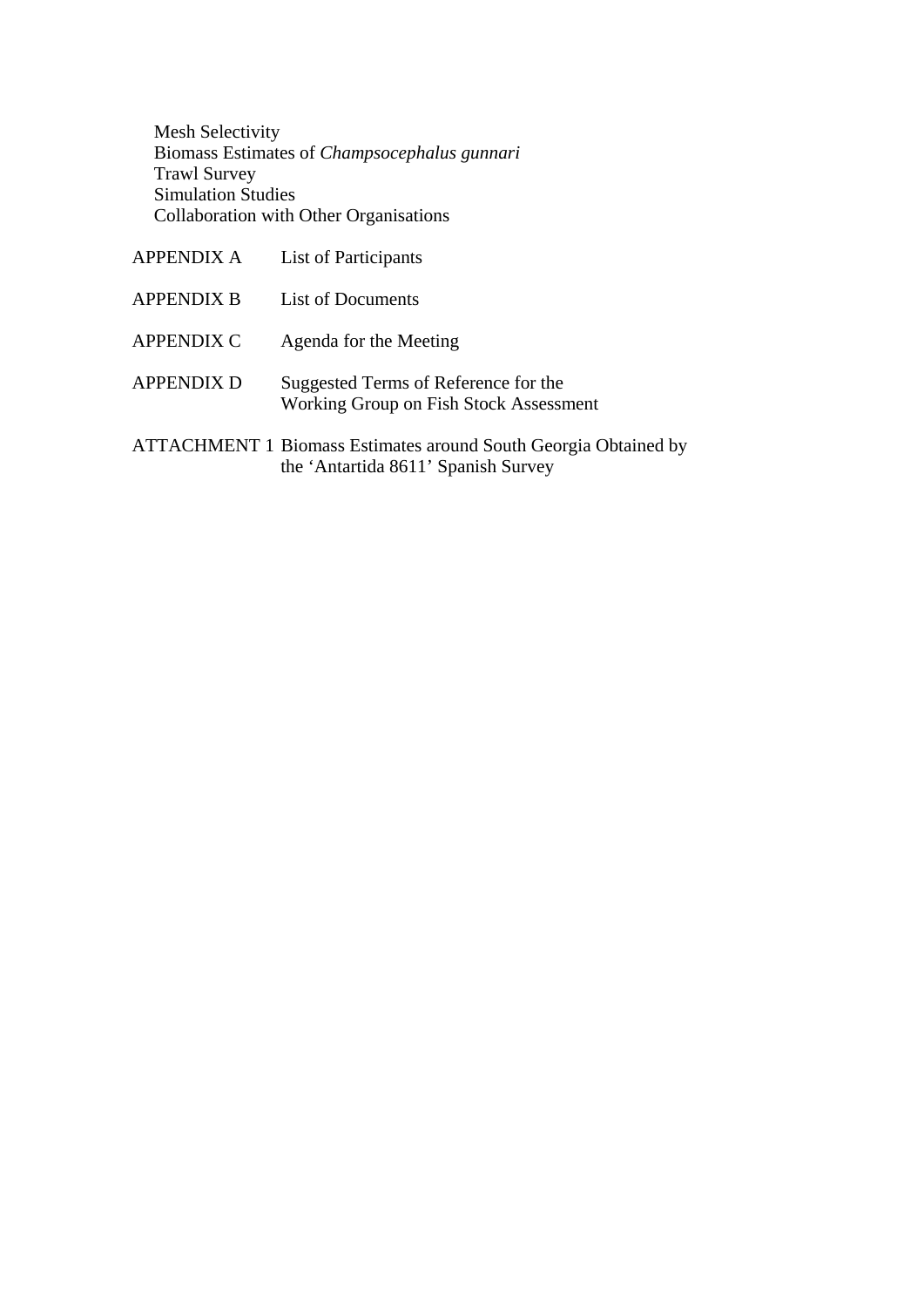# **REPORT OF THE AD HOC WORKIGN GROUP ON FISH STOCKASSESSMENT**

(Hobart, Australia, 19–23 October, 1987)

### **INTRODUCTION**

 The meeting of the Working Group was held at the CCAMLR Headquarters, Hobart Australia from 19–23 October, 1987. Dr K.-H. Kock was in the chair. A list of those attending is given in Appendix A. Dr J.A. Gulland was appointed rapporteur. A list of documents presented at the meeting is given in Appendix B. The agenda, as adpoted by the Group, is given in Appendix C.

#### GENERAL MATTERS

#### Basic Data

2. There had continued to be improvements in the reporting of basic data to the Commission. However, some countries had failed to meet the deadlines for the reporting of 1986/87 STATLANT data (30 September), and had only submitted their data at the beginning of the meeting. This had made it impossible for the Secretariat to complete the basic data summaries (as contained in SC-CAMLR-VI/BG/5) in advance of the meeting. The Group stressed the importance of countries complying with the agreed deadlines for data submission (six weeks in advance of the meeting in the case of biological data).

#### Age Determination

3. The Group noted with regret that the report of the Age Determination Workshop held in Moscow in 1986 was not yet available. The Chairman reported on the arrangements being made for the exchange of material used for age determination (SC-CAMLR-VI/BG/26). This exchange program should help to resolve the outstanding doubts and inconsistencies between countries about the interpretation of such material (otoliths, scales etc.).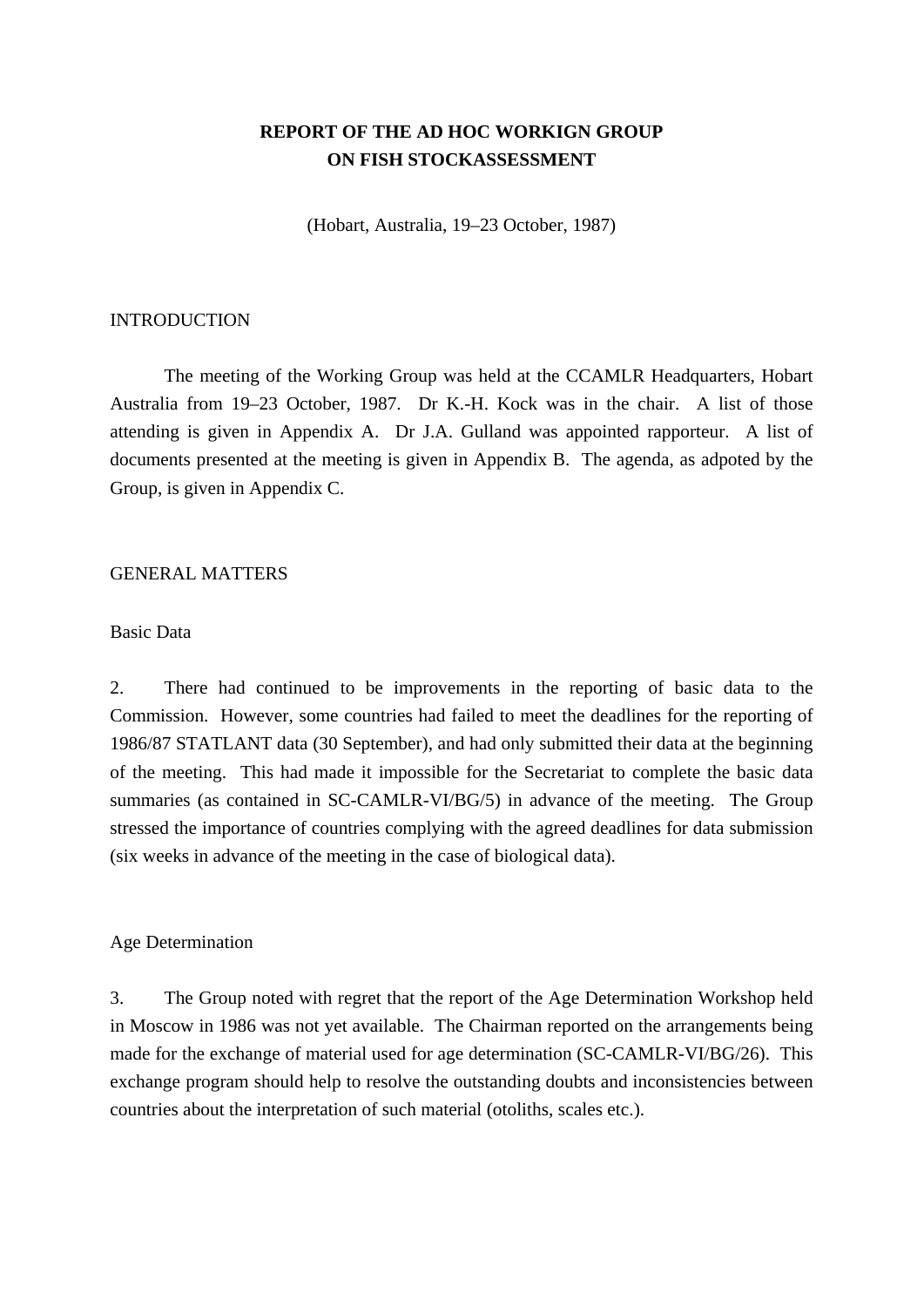Early Life-History of Fishes

4. Information was presented concerning the Post-SIBEX Fish Data Evaluation Workshop held in Cambridge, UK in August 1987 (WG-FSA-87/14). The Group noted that an inventory of information and a bibliography on the early life-history of Antarctic fishes was being prepared by Drs Slosarczyk and Kellermann (SC-CAMLR-VI/BG/25). A key to the identification and a catalogue of fish larvae was being prepared by A.W. North and A. Kellermann (see WG-FSA-87/11). Printing this booklet (500 copies in one language) would cost some US\$6000–7000. This booklet would be useful in larval and pre-recruit surveys, which may be used for the estimation of adult stock size, or of the strength of year-classes in advance of their recruitment to the commercial fishery. Therefore the Group urged that the Commission help meet the costs of printing. This contribution might be shared with BIOMASS and the Alfred Wegener Institute of Polar and marine Research, Bremerhaven, FRG.

5. It was noted that in many of the cases examined by the Post-SIBEX Workshop, there was little or no correlation between the abundance of fish larvae and that of the adults, or with subsequent recruitment. Many plankton nets were highly selective in terms of the sizes and species of larvae caught. On the other hand, in the case of *C. gunnari* off S. Georgia and other chaenichthids in the Peninsula area, it appeared that mid-water trawls with small mesh liners were very efficient in catching late-stage larvae (over 50 mm in length). Surveys for these stages could be one way of obtaining the early estimates of recruitment which are likely to be of considerable importance if stocks of these species are to be managed by catch limits.

6. The Group believed that it would be valuable to give further and more detailed consideration (possibly at a small workshop) to the potential use of early life-history information in stock assessment.

### New Research

7. The results of various surveys carried out in recent years were reported. These included analyses for the South Georgia area by Polish scientists (WG-FSA-87/10); the results of the joint US/Polish survey in South Georgia in November–December 1986 (SC-CAMLR-VI/BG/12); and of the joint Soviet-Australian survey of Heard and McDonald, 1987 (SC-CAMLR-VI/BG/16). The results of simulation studies of the trends in future catches at South Georgia and Kerguelen were presented in WG-FSA-87/8 and 15. The implications of these studies, and of the other documents listed in Appendix B, for the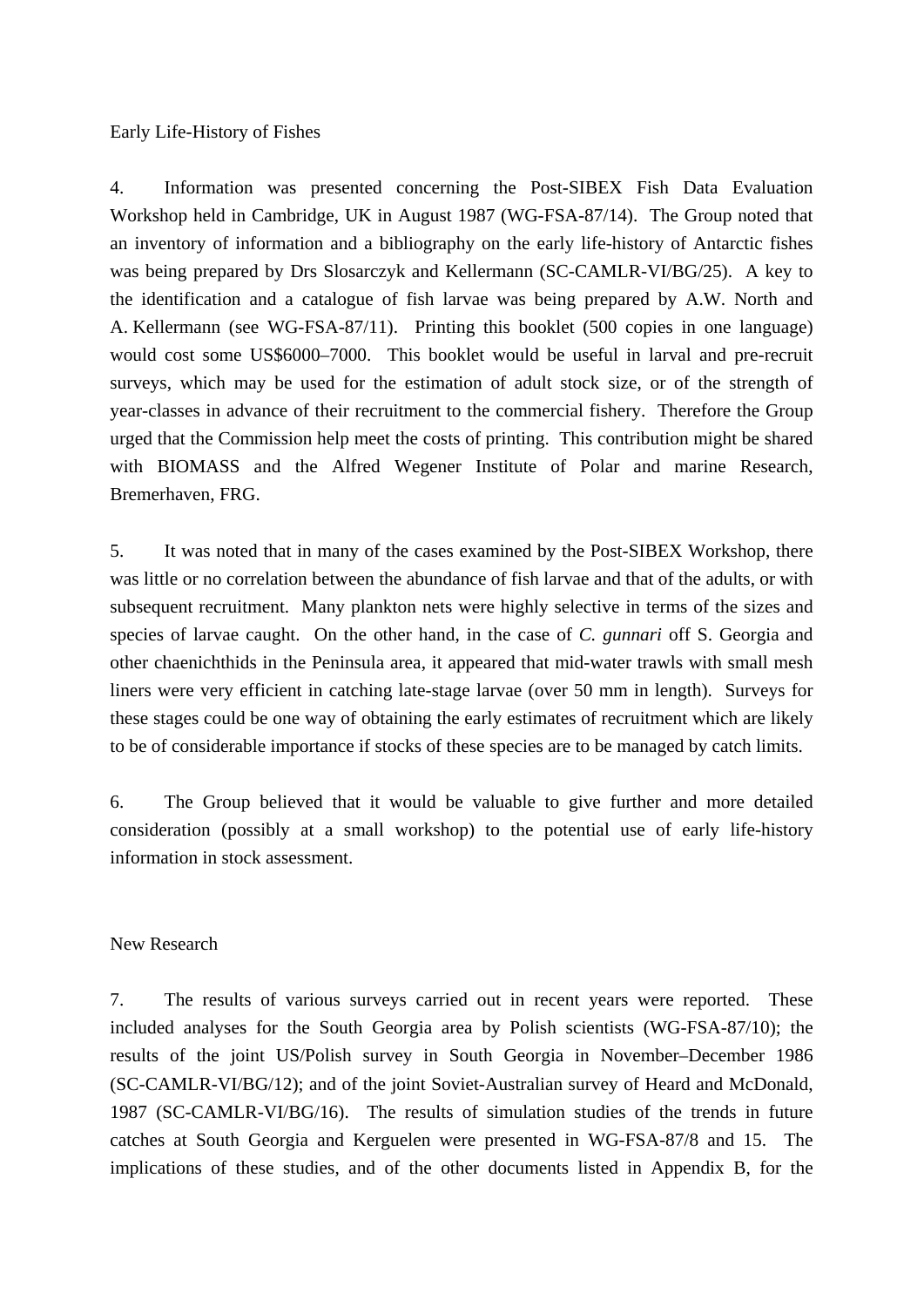assessments and advice provided by the Working Group are discussed in the appropriate sections of this report.

# Presentation of Data

8. The Secretariat had prepared two main working documents (SC-CAMLR-VI/BG/5 and WG-FSA-87/4) summarising the catch statistics until 1986, and certain routine analyses (yield-per-recruit and VPAs for some major stocks) respectively. These reports facilitated the Group's work and enabled it to concentrate on its proper scientific tasks. However, it was noted that because some data were reported after the required deadline, the statistical summary had to be revised manually during the meeting. Experience suggested that some modifications should be made to the procedures used for the VPA analyses:

- (a) an age-specific terminal F should be used, with the terminal F on the older fish being adjusted by the mean selectivity pattern of the previous years;
- (b) the print-out should make a clearer distinction between the results for the current and previous years, and the projection for the next year;
- (c) consideration should be given to using alternative terminal F, especially when the information available for setting the terminal F is scarce;
- (d) the print-out of input data should make clear which figures of catch-at-age are actual observations and which are interpolations from other years;
- (e) clearer specifications should be given of how interpolations were done;
- (f) the mean selectivity pattern should be used to calculate exploitable biomass as well as total biomass. This is likely to be particularly important when relating VPAs to estimates of biomass obtained from surveys.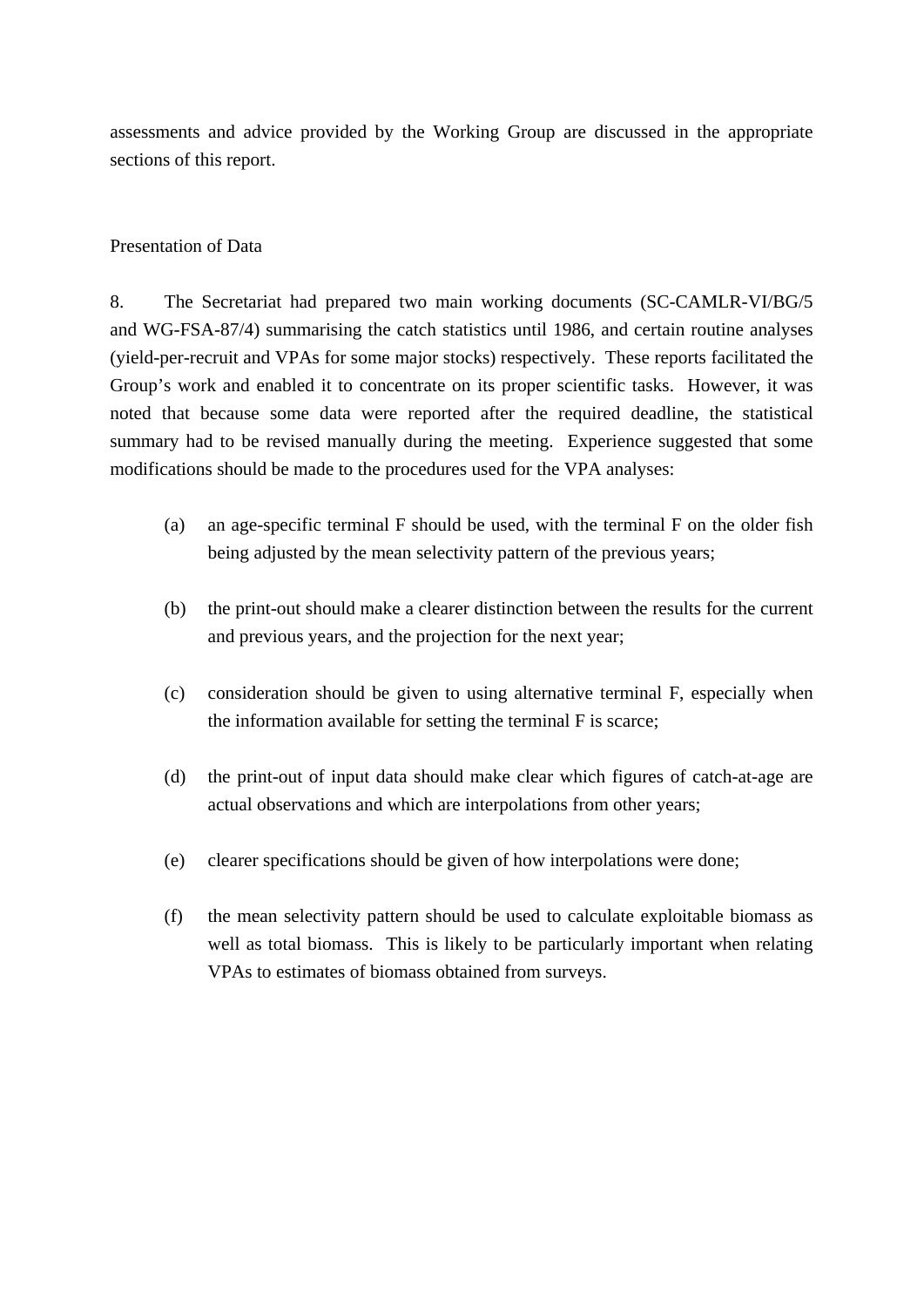#### ASSESSMENTS

### General

9. As noted in the previous section, the Secretariat has made considerable progress in summarizing the basic catch data, in carrying out routine and pre-determined analyses (e.g. VPA), and in presenting the results in a form that can be easily used by the Group. This has greatly facilitated the work of the Group.

10. At the same time there is also much information that has been submitted to the Commission e.g. effort data, length and/or age data (other than those aspects included in VPA) and survey data, that remains in other forms e.g. extensive data sheets existing in a limited number of copies. It is not easy for a large group to use data in these forms in an effective way. The Group is aware that, partly because of time constraints, it was not possible to review these data as thoroughly as other data, and that therefore the stocks to which these data apply may have been assessed with less accuracy than might, under other circumstances, have been possible. This point, and the ways in which the presentation of data, and other aspects of the Group's work, might be more effective are discussed in a later section.

#### *Notothenia rossii*

South Georgia Subarea (48.3)

11. The total reported catch in the 1986/87 season was only 216 tomes, mostly taken by the Soviet union. This is approximately what would be expected since the fishermen comply with the resolutions and conservation measures approved by the Commission at its 1985 and 1986 meetings concerning the cessation of a directed fishery, and the avoidance of by-catch.

12. Information on biomass is available from surveys carried out in 1986/87, though not all the data from those surveys have been fully analysed and reported to the Commission. Each estimate for biomass is subject to considerable variance, and it is difficult to detect small changes in biomass. Thus while the observations are consistent with the recent restrictions having the expected effect, and beginning to allow the stock to rebuild, they are also consistent with there being no effect. It would be valuable to carry out some simulations or similar studies to determine how soon the effect of the restrictions could be detected, at different levels of survey effort.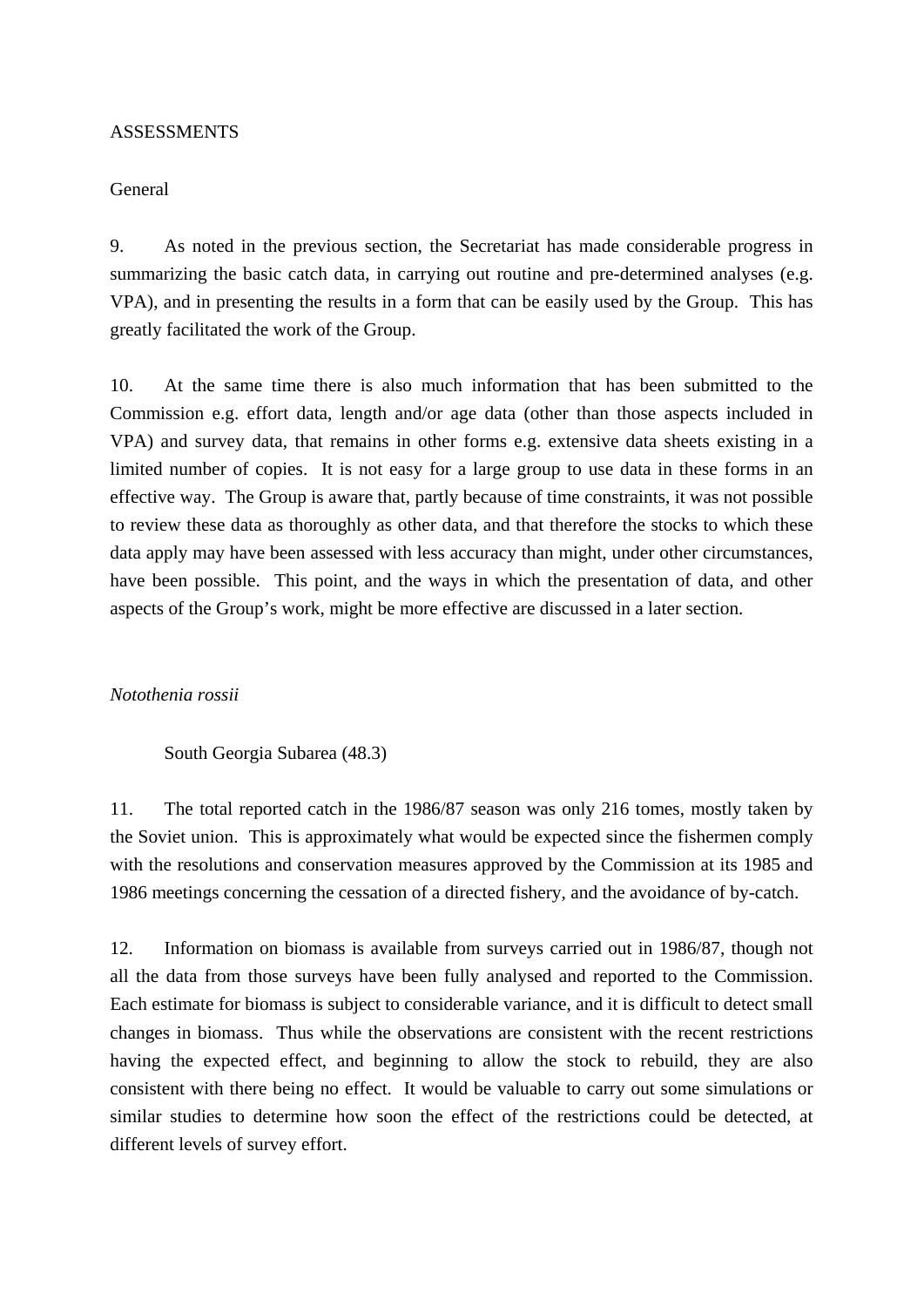13. The recent studies confirm that the stock abundance is now very much lower than in 1969, with the biomass being around 5% of the catches in that period. However, there are elements in the records of catches, age-composition etc. that are not wholly consistent. For example, it might have been expected that in 1970 there would have been some year-classes of juvenile fish in the inshore areas that would have entered the exploitable stock in the next few years, but there seems little sign of them in the age-composition of later years.

14. Bearing in mind that few natural populations remain exactly in equilibrium, there may have been other factors that exacerbated the impact of the heavy fishing in 1969/70. For example the fishery may have started at a time when the population was reaching the end of a period of unusually high abundance. These alternative hypotheses would not alter the immediate need to rebuild the stock, but could alter the expectations of the extent to which the stock could be rebuilt, and therefore decisions on when to re-open the fishery.

#### Other Atlantic Areas

15. No catches were reported from Subareas 48.1 or 48.2 in the 1985/86 or 1986/87 seasons, and there is no information on which to modify the conclusions in last year's report that the stock abundance was well below the levels at the times when fishing began.

#### Kerguelen Subarea (58.5)

16. Directed fishing on the spawning concentration has been prohibited since 1984, and since the 1985/86 season, catches have been limited to by-catch. Catches were 801 tonnes in 1985/86 and 482 tons in 1986/87. Both VPAs and catches per unit effort indicate a clear decline in abundance from 1980 to 1984. Since 1984 there seems to have been some recovery, though the catch statistics for the most recent seasons have not been fully analysed.

#### *Notothenia squamifrons*

17. The Group noted that extensive biological data from the Soviet fishery on the Ob and Lena Seamounts (Division 58.4.4) as requested last year by the Scientific Committee (SC-CAMLR-V, paragraph 4.41) had recently been received by the Secretariat. However, it had not been possible in the time available to process these data and to present them in a form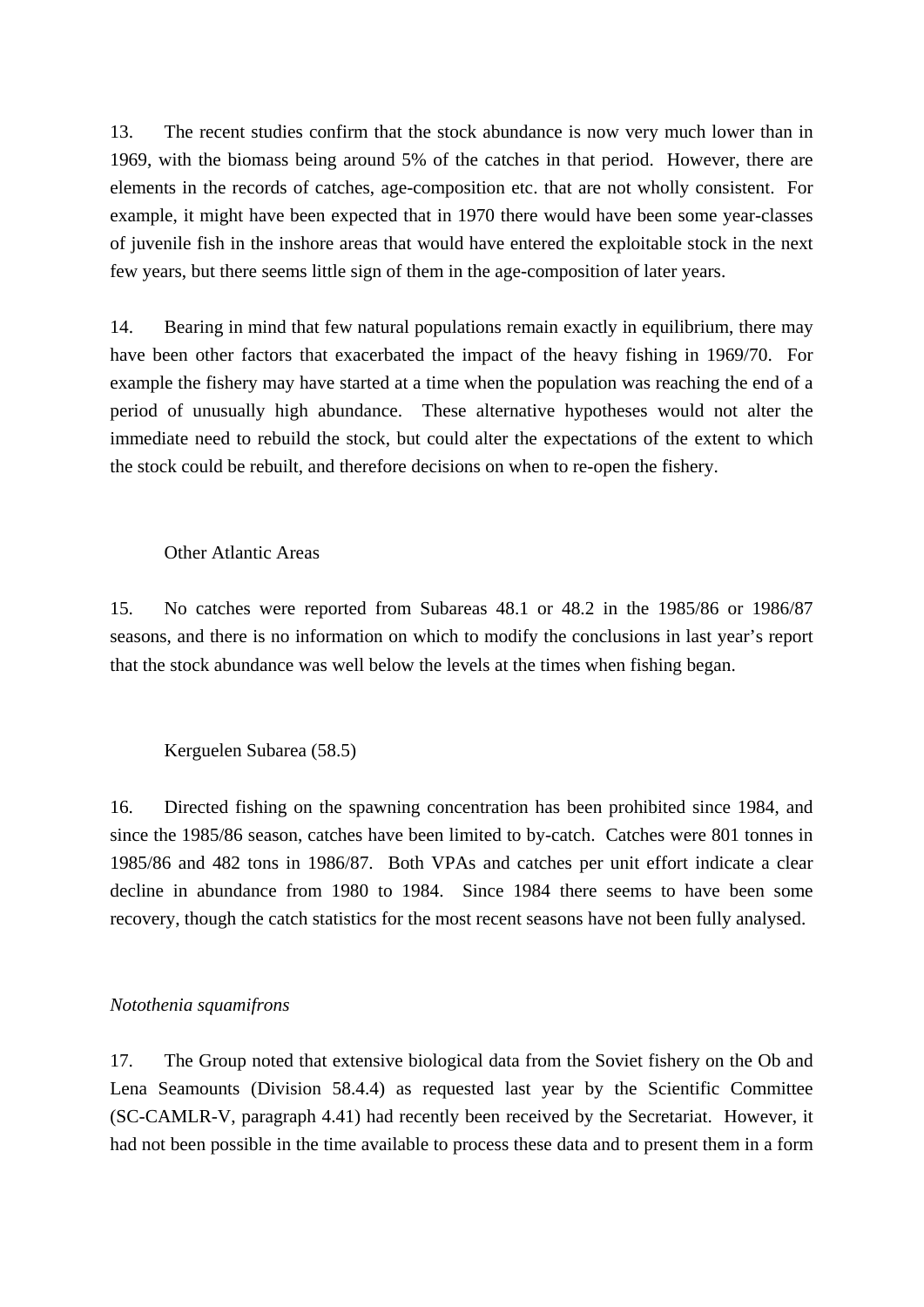suitable for consideration by the Group. It was therefore not possible for the Group to make any assessment of these resources at this meeting.

# *Champsocephalus gunnari*

South Georgia Subarea (48.3)

18. Catches in 1986/87 were 71 247 tomes, the highest since 1983/84. The Soviet scientists reported that their fishing fleets had been advised to restrict their catches, and these catches could have been larger. It appears that this highly variable stock is at a peak. There were previous peak catches around 1977 and 1983.

19. Though trawl surveys have been made in the area in several recent years, the catches of this species in surveys are highly dependent on the rigging of the survey gear, so that it is difficult to use the available results to estimate recent trends in abundance. Though it should be possible to derive better indices from commercial catch and effort data, this has not been possible because no distinction was made between fishing targeted on krill and on fish before 1986. This distinction has been made in the most recent reports, and this may enable better indices to be provided in future.

20. Because of the large natural fluctuations in abundance it is not easy to use the level of abundance as a simple indicator of the effect of exploitation. It is now clear that abundance was high at the beginning of the 1986/87 season, but the available information is inadequate to estimate the current (October 1987) abundance with any precision. Survey estimates of the biomass during the 1986/87 season were some 80 000 tomes (from the Polish survey), and 150 000 tomes (from the Spanish survey). Bearing in mind that many fish could be midwater and missed by the bottom trawl, and that the Polish survey covered only part of the area, the Group believed that the true figure was nearer to 150 000 tomes.

21. The impact of fishing is better indicated by the mortality rates. These appear now to be high, with only one or two age-groups contributing to the fishery. In contrast, when fishing started in 1976, all ages from 3 to 10 appeared in significant quantities in the catch. This is adding to the year-to-year variability in the stock (and hence in the catches). The number of year-classes in the spawning stock has also been reduced.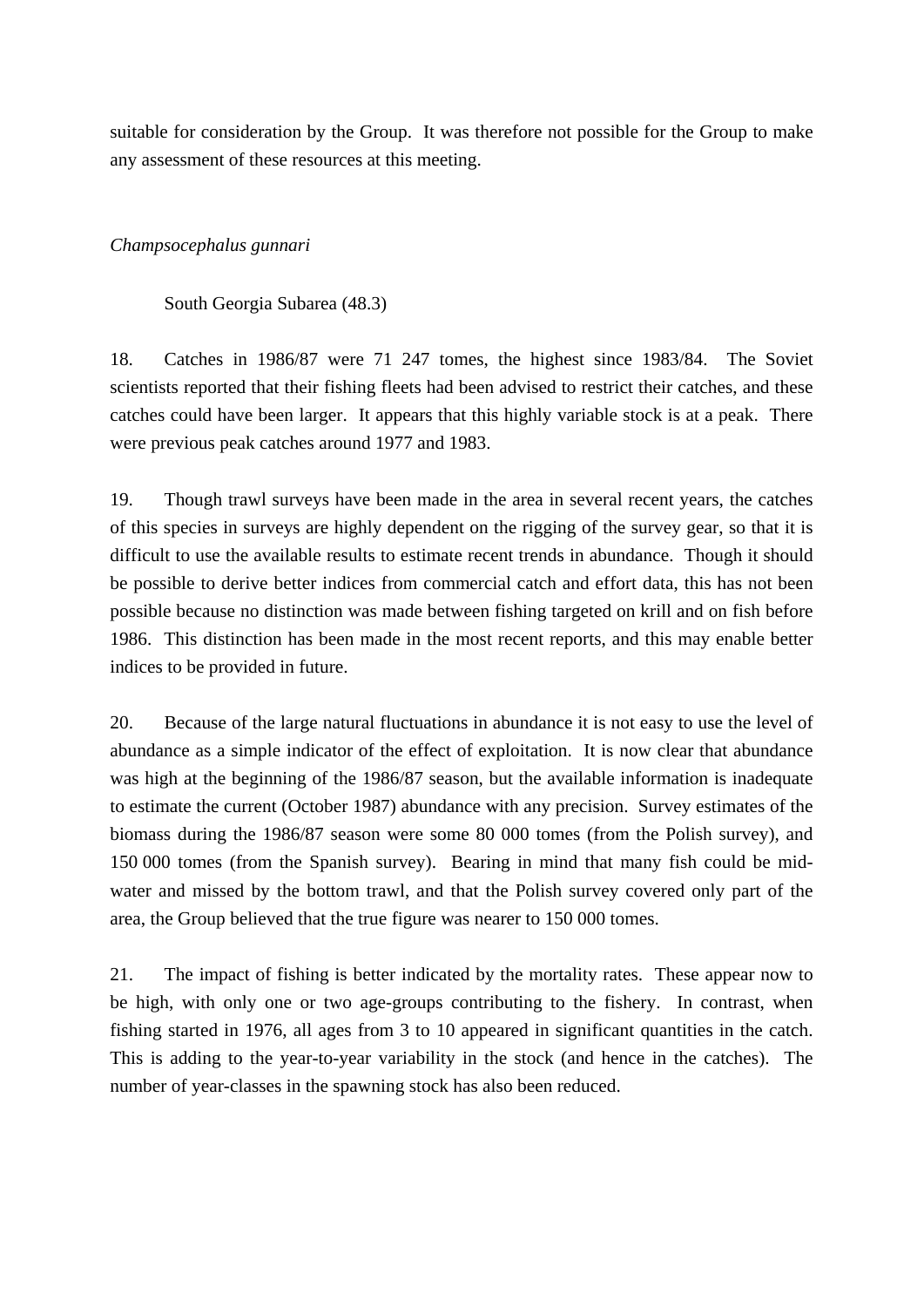### Peninsula Subarea (48.1)

22. A very small catch, 76 tomes, was reported in 1986/87; this is the first reported catch since 1983. Surveys in the Elephant Island area gave estimates of 934 tonnes (FRG in 1985), about 1 000 (FRG in 1986) and 1 962 tomes (Spain in 1987). The stock abundance is clearly low.

# South Orkney Subarea (48.2)

23. Reported catches were only 29 tomes in 1986/87, compared with a few thousand tonnes in previous years. An estimate of biomass of 1 179 tomes was obtained from the Spanish survey in 1987. This is similar but rather lower than the estimate from the 1985 German survey (3 669 tonnes). Although commercial catches could be strongly affected by changes in the distribution and availability of the fish, well-designed surveys should be less affected by these factors.

24. Current abundance is clearly low, and it appears from the length and age data that the present stock is composed largely of the survivors of a relatively strong year-class (or year-classes) that recruited to the fishery in 1982.

25. There are considerable doubts about the inter-relations of the *C. gunnari* stocks found in different parts of the Atlantic, and it was felt that it would be useful, in order to get a better understanding of the dynamics of the fisheries, to run a VPA for the whole Atlantic sector combined. Analysis of infestation patterns with parasitic copepods, and discriminant analysis based on morphological and meristic characters carried out in Poland, GDR and FRG indicate that the population is separate from other populations in the Peninsula and South Georgia areas. Large fluctuations in length compositions without any apparent trend may, however, indicate immigration from or emigration to other areas at irregular intervals.

Kerguelen Subarea (58.5)

26. Catches in 1986/87 were only 2 625 tonnes. As in other areas, the stock is dependent on the recruitment of the occasional good year-class. The 1982 cohort, which provided the good catches in the 1985 and 1986 seasons on the main shelf is now passing out of the fishery, and the catch rates in numbers of this cohort have fallen from 5.76 in 1984/85 and 3.81 in 1985/86 to only 0.4–0.5 in the 1986/87 (the exact figures are not available, pending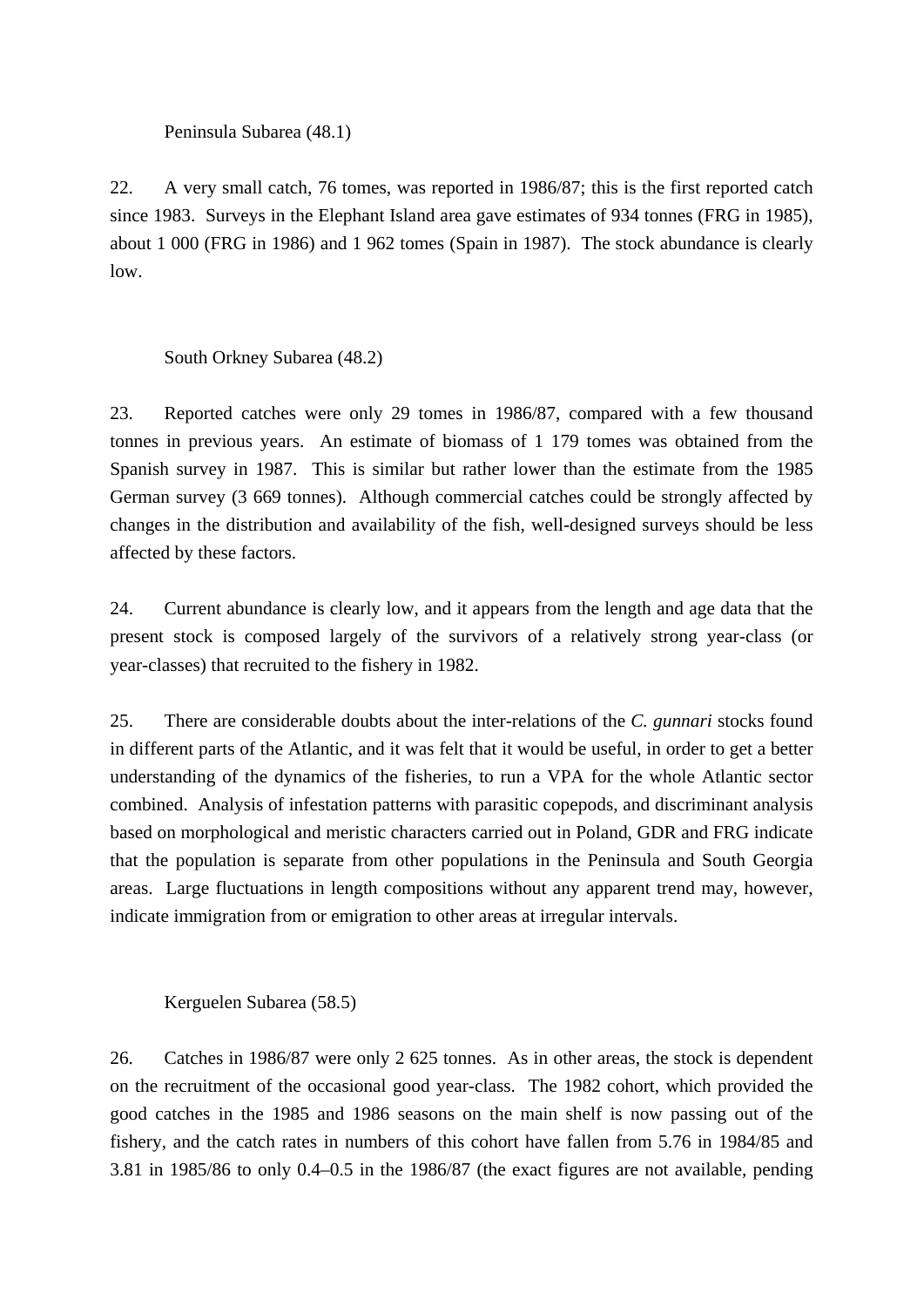full analysis of the log-books). The major part of the 1986/87 catches was taken on the Skiff Bank, largely from the 1984 cohort.

27. The 1985 cohort, which is currently protected by the 25 cm size limit, should enter the fishery soon, and may be of reasonable strength. The abundance of this cohort will be evaluated by a joint Soviet/French survey during the 1987/88 season prior to exploitation.

# McDonald and Heard Islands

28. A joint Soviet–Australian survey was made in this area, and the results reported in SC-CAMLR-VI/BG/16. Most of the catches were of *C. gunnari*. The fish were taken in two small areas of relatively high density of 40 and 60 nm<sup>2</sup>. The estimated abundances in these areas were around 16 580 and 2 079 tomes respectively.

29. It was suggested that these figures, and corresponding estimates of potential yield should be treated with caution because of the non-random distribution of trawl hauls (see Figure 1), and also because of the likelihood that there is considerable natural variation in the stock. There are also uncertainties about the relationship of these fish to those around Kerguelen.

30. This region lies in the same statistical subarea as Kerguelen. It is important for the future work that the catch statistics and other information from any commercial fishery should be kept separate from those relating to Kerguelen.

# *Notothenia gibberifrons*

South Georgia Subarea (48.3)

31. Catches in 1986/87 were 2 842 tonnes. This continues a picture apparent in previous years of relatively stable catches, in contrast to high fluctuations in other species.

32. VPA calculations were carried out, but because recruitment appears to occur over a wide range of ages (not being complete until ages 10–12), the results are highly dependent on the assumptions made about the recruitment patterns. In particular, the assumption of constant mortality with age can lead to a serious under-estimate of the abundance of the younger fish in the most recent years. It is clear that abundance decreased in the first few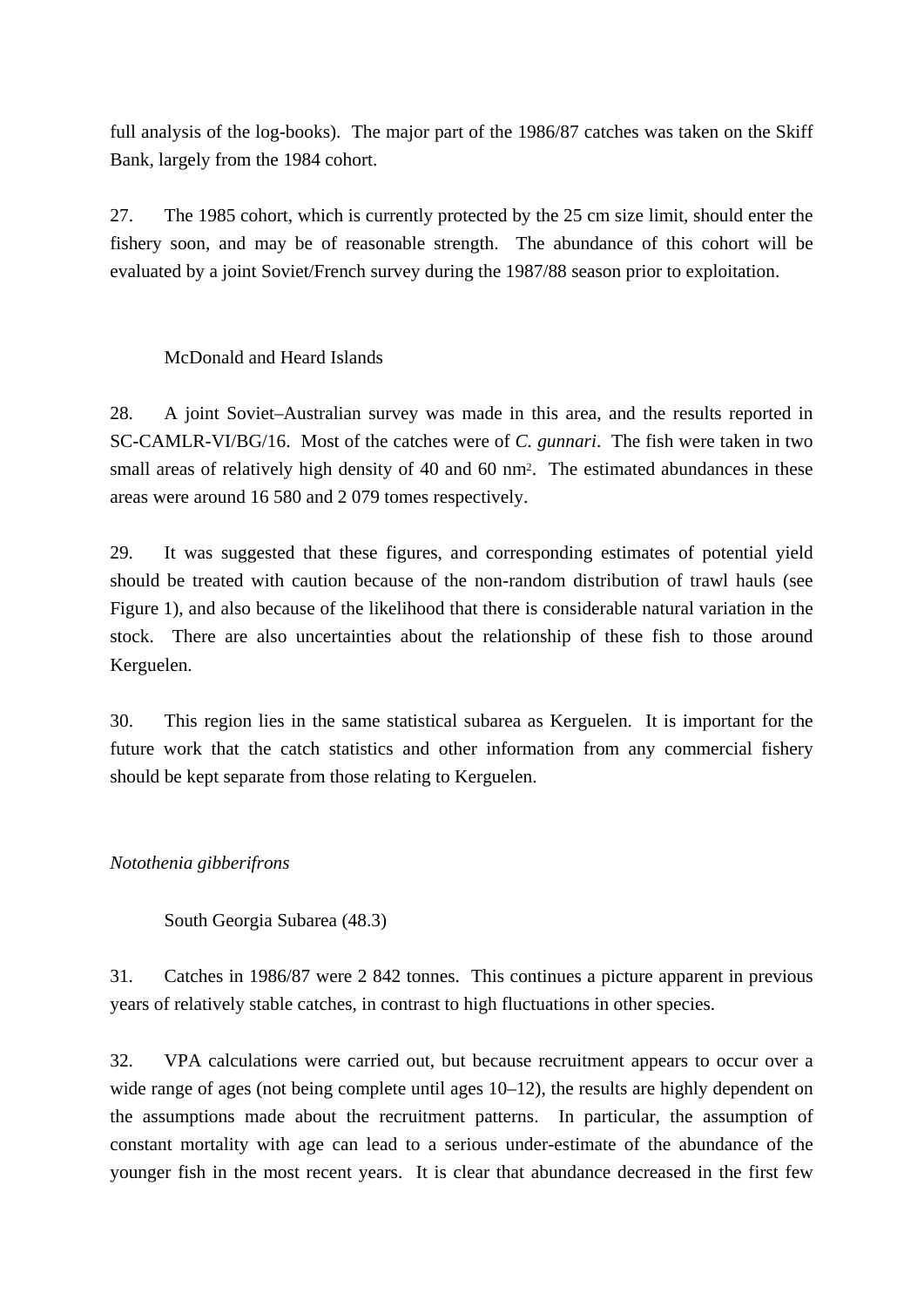years of exploitation, as might be expected with a long-lived fish, but the trends since 1981 are less clear, although they indicate a relatively stable biomass.

33. The age-composition and length composition data showed a decrease in the proportion of larger fish when exploitation began, indicating an increase in total mortality and a relatively high fishing rate, but in the most recent years the mean size has increased.

34. Biomass estimates are available from the 1984/85 German survey, and the 1986/87 US/Polish survey, which gave 15 762 and 13 394 tomes respectively. These agree well, and given the variance in both figures, the difference cannot be taken as evidence of any decrease. An estimate of 11 356 tomes for part of the area is also available from data of Polish commercial vessels.

Peninsula Subarea (48.1)

35. Catches in 1986/87 were only 56 tonnes, after several years of zero catch. The German survey in 1985 gave a biomass estimate of 25 000 tomes around Elephant Island. It appears that this stock remains lightly exploited because it is only taken as a by-catch in the *C. gunnari* fishery and there is insignificant *C. gunnari* fishing to support the fleets.

South Orkney Subarea (48.2)

36. Catches in 1986/87 were only 2 tomes, compared with several thousand tomes in 1983/84 and 1984/85. The 1984/85 German survey gave a biomass estimate of 12 000 tomes.

Other Species

37. An analysis of information collected by observers on board Polish commercial trawlers fishing around South Georgia (WG-FSA-87/10) enabled the trends in abundance of several species to be followed in the period 1976/77-1986/87. It appears that there has been some increase recently in the abundance of *Chaenocephalus aceratus*. Trends in the biomass density index of *Pseudochaenichthys georgianus* and *Notothenia rossii* are not clear (Figure 2). It is difficult to determine the role of fishing in these changes. In the interpretation of the trends in some seasons, the influence of targeted fishing for *C. gunnari* should also be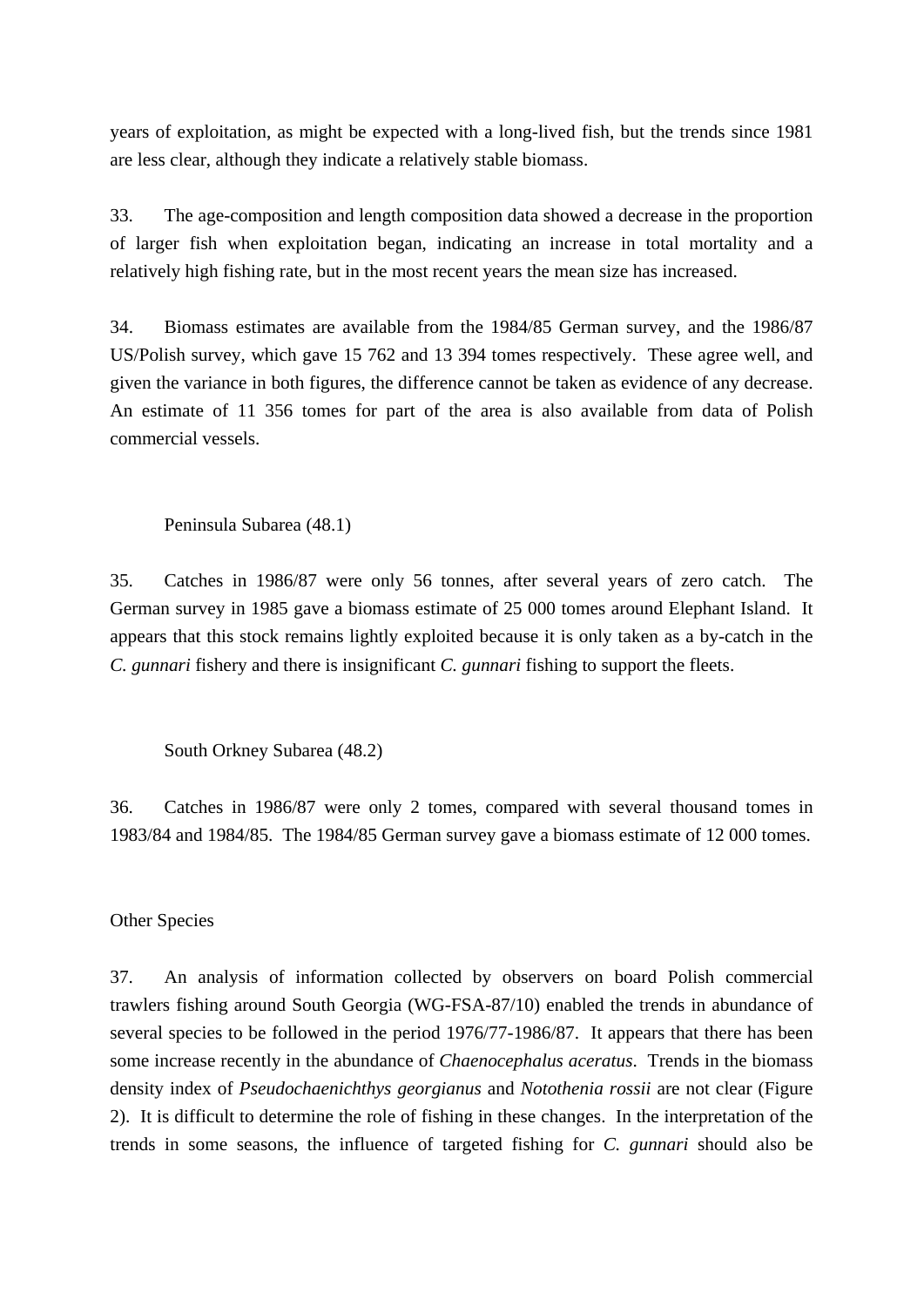considered. When this species is abundant, fishing effort on other species is reduced, which might result in low biomass density estimates derived from 'swept-area' methods.

# MANAGEMENT ADVICE

# General Observations

38. Management involves a sequence of decisions, proceeding from the very general statements of principles, as set out in the Convention, to matters of specific measures, such as setting a TAC (total allowable catch) for a particular species in a particular area for a particular year. This sequence can be arranged in a number of ways; an example is illustrated below.

## Possible Decisions

|                   | General Policies – Reactive management : act only when problems arise, and something is<br>clearly needed.<br>Anticipatory management: act before problems arise.<br>Experimental management: set measures that will enable more to be<br>$\overline{\phantom{0}}$<br>learnt about the system.<br>Other.                                            |
|-------------------|-----------------------------------------------------------------------------------------------------------------------------------------------------------------------------------------------------------------------------------------------------------------------------------------------------------------------------------------------------|
|                   | Specific Policies – Ensure that fishing mortality is not more than $F_{0,1}$ (see below).<br>Ensure that spawning stock biomass does not fall below some specified<br>$\overline{\phantom{0}}$<br>level.<br>Ensure that fishing mortality does exceed replacement level.                                                                            |
| <b>Strategies</b> | Set the TAC (for current, and all future years until corrected) equal to<br>$\overline{\phantom{a}}$<br>90% of the estimated MSY.<br>Set a sequence of TACs, to be modified from year to year according to<br>$\overline{\phantom{0}}$<br>predetermined rules.<br>Set a limit on fishing effort in terms of numbers and sizes of vessels.<br>Other. |
| Tactics           | Set 1988 TAC.<br>Other (according to strategy adopted)                                                                                                                                                                                                                                                                                              |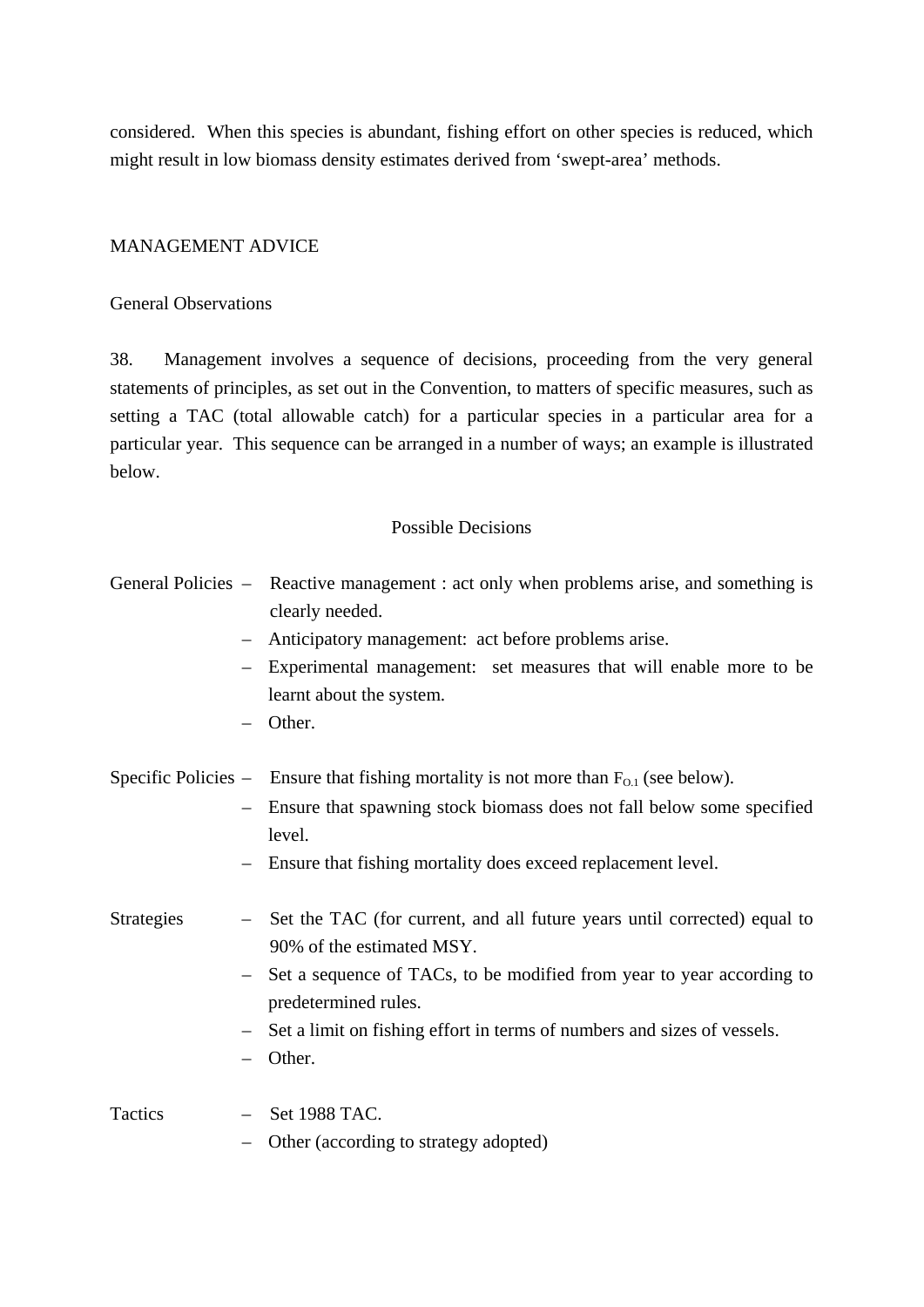39. The strategy that might be adopted could be more or less complex, according to the situation being faced. For example, for a severely depleted stock, the strategy might be merely to hold catches at the minimum possible level (preferably zero) until research has shown clearly that recovery has occurred. In the case of a hitherto unexploited stock, the first step may be to conduct a survey to estimate the stock biomass and distribution, along with the age-structure and age-weight relationship. From these data an appropriate target level of fishing mortality could be estimated. An appropriate fraction of the stock's area could then be opened to fishing, the size of the area being chosen to keep the level of fishing mortality around or below the target level.

40. There is bound to be considerable recycling within this hierarchy, with policies or strategies being modified in the light of, for example, changing knowledge of the resource. At the same time, the stages need to be distinguished, and decisions at one stage clearly determined (if only temporarily) before moving on to the next. often the arguments that arise, especially over tactics (e.g. the level of next year's TAC) have proved difficult or impossible to resolve because there has been no prior decision on the policy or strategy to be followed.

41. The decisions at each stage have to be taken by the Commission, but these decisions will be easier if there is appropriate scientific advice.

42. Up to the present, the Commission has made few clear decisions on the policies or strategies it wishes to adopt. At the same time, it is clear (e.g. from Conservation Measure 7/V regarding catch limits for fishing round South Georgia in 1987/88) that it will require advice on tactical measures at its 1987 session.

43. The Working Group therefore found it necessary to make some working hypotheses about policies and strategies that the Commission might decide upon, particularly regarding a target level of F.

44. In a similar situation, a number of other Commission or regulatory bodies have found it convenient to adopt as the target what has been called  $F_{0,1}$ . This is the value of fishing mortality at which the marginal yield per recruit (i.e. the increase in yield per recruit resulting from a small increase in fishing mortality) is 10% of that when fishing starts. This value of F has a number of advantages:

– it is easily calculated from values of growth, natural mortality and age at recruitment, which are available for most stocks;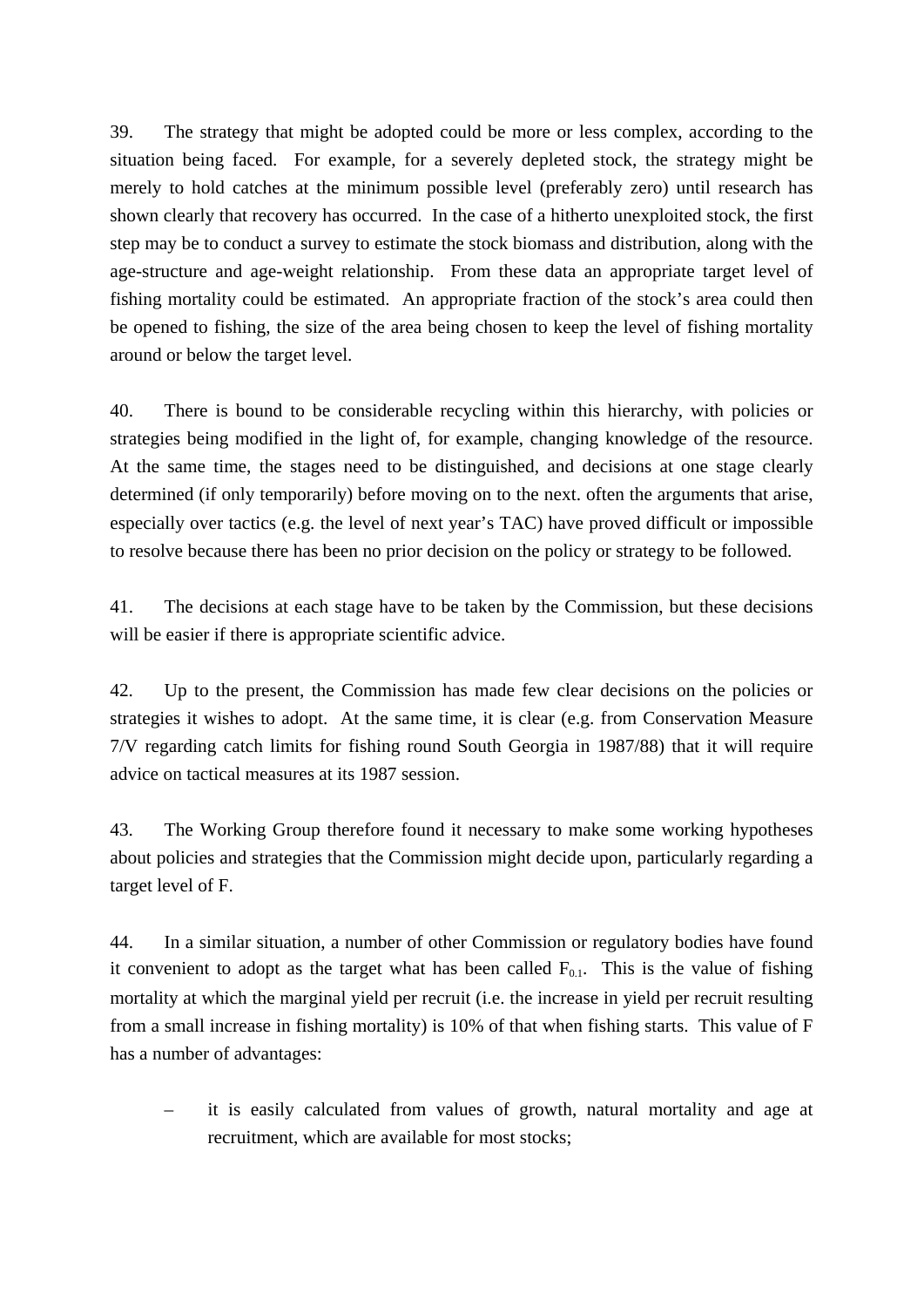- it is likely to make economic sense, being around the level at which the value of any increase in catch arising from increased fishing is likely to be significantly less than the increase in costs;
- as compared with higher Fs that might be adopted as target, it will give rise to a higher spawning biomass, and lead to catches and population sizes that vary less from year to year.

 $F_{0,1}$  may also turn out to be close to alternative, but less easily calculable, target Fs. For example, though  $F_{0,1}$  will always be less than  $F_{MAX}$ , the value of F that gives the maximum yield per recruit, it may, when the effect of reduced spawning stock on recruitment is taken into account, be close to  $F_{MSY}$ , the value of F that gives the maximum sustainable yield.

45. The Working Group recognised that the Commission may wish to adopt other target Fs - perhaps smaller if it places emphasis on stability or large spawning stock, or larger, if it places emphasis on high short-term catches. The point to be stressed is that the absence of clear decisions on target Fs or other policies has raised problems for the Group in providing advice on TACs, or other tactical measures.

46. It was also assumed, for the purposes of providing tactical advice, especially in the light of Conservation Measure 7/V, that the strategy would be one in which the controls would be expressed as catch limits. This may be a less reasonable assumption. Experience elsewhere indicates that management by catch limits requires a highly sophisticated management apparatus. Unless the stock is long-lived, and recruitment reasonably constant, the setting of sufficiently accurate TACs will usually require extensive research to give up-todate estimates of current stock abundance, and of the strength of the incoming recruitment. Enforcement of the regulations may also raise questions, and cause uncertainties in the reported catch statistics.

47. Before a definitive decision is taken on the strategy to be adopted, it would seem desirable to make a careful examination of such questions as the current ability of the Scientific Committee to provide accurate estimates of the TAC required to meet specified targets; the research required to improve this accuracy; and the ability of countries to enforce catch limits, and to assure other countries of this ability.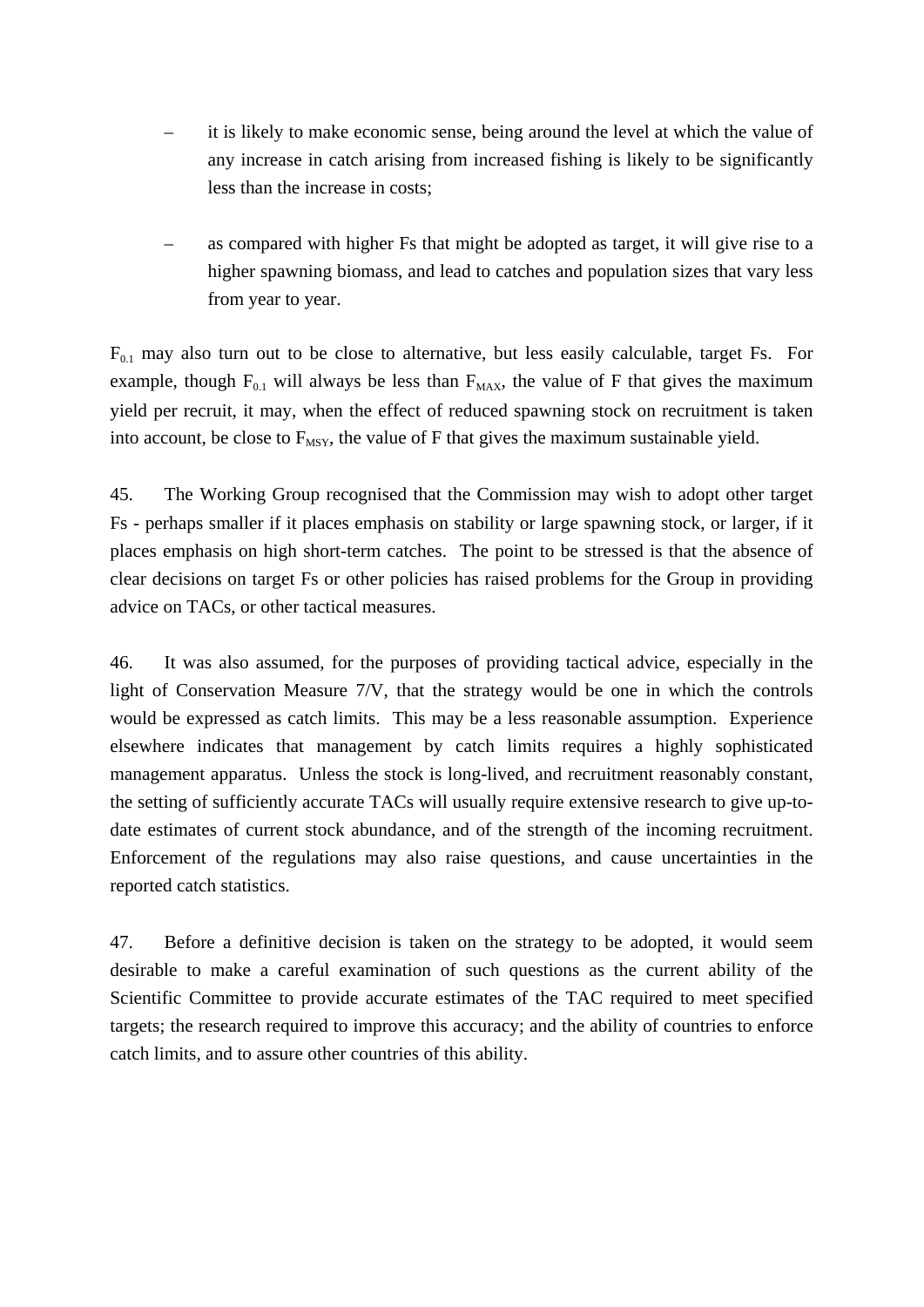### Simulations

48. An increasingly valuable approach for providing scientific advice in taking these management decisions is simulation. This allows the scientists to advise the Commission on the consequences of each of a set of alternative decisions, and also of the degree to which these consequences (and especially the relative performance of different decisions) are sensitive to uncertainties e.g. in the current biomass, or the strength of incoming recruitment.

49. Examples of simulations are contained in documents WG-FSA-87/8 and 15, and later in this report in relation to the management of a *Champsocephalus gunnari* stock. Simulations enable answers to be provided to many of the questions that those making decisions might ask - for example, how would the series of annual catches of *C. gunnari* differ under various levels of fishing mortality? Potentially a very wide range of questions can be examined. However, the questions and the inputs fed into the simulation need to be carefully determined. For example it is interesting to see how the relative performance of different TACs is affected by uncertainties about the current biomass. However, to answer this question in a meaningful way requires the specification of the management strategy for future years. After the initial year of management, would the TAC be maintained at the same level, or would it be adjusted in the light of improved knowledge of current biomass? If so, how quickly would the revised estimates be available, and how accurate would they be?

50. Productive use of the simulation approach is therefore complex, requiring repeated iterations between the user and the computer. Running simulations is not an operation that is efficiently done in a large working group. This is confirmed by the experience during the present meeting.

51. The Working Group believed that it would be extremely useful to examine further the use of simulation models in the provision of scientific advice. Some points that might be considered include (a) examination of the general ways in which simulation models might be of use to the Commission; (b) the identification of the sort of questions that might most usefully be addressed by simulation; (c) simulation to answer some representative questions; (d) determination of the requirements (data inputs, more specific framing of questions, computer hardware and software) for more effective use of simulation. Recognizing that this approach should be valuable in answering other questions of interest to the Commission (e.g. the impact of developing krill fisheries on associated or dependent species under various assumptions about the food requirements) the Group believed that this activity might well be one that should be sponsored by the Scientific Committee, as well as by the Fish Stock Assessment Working Group.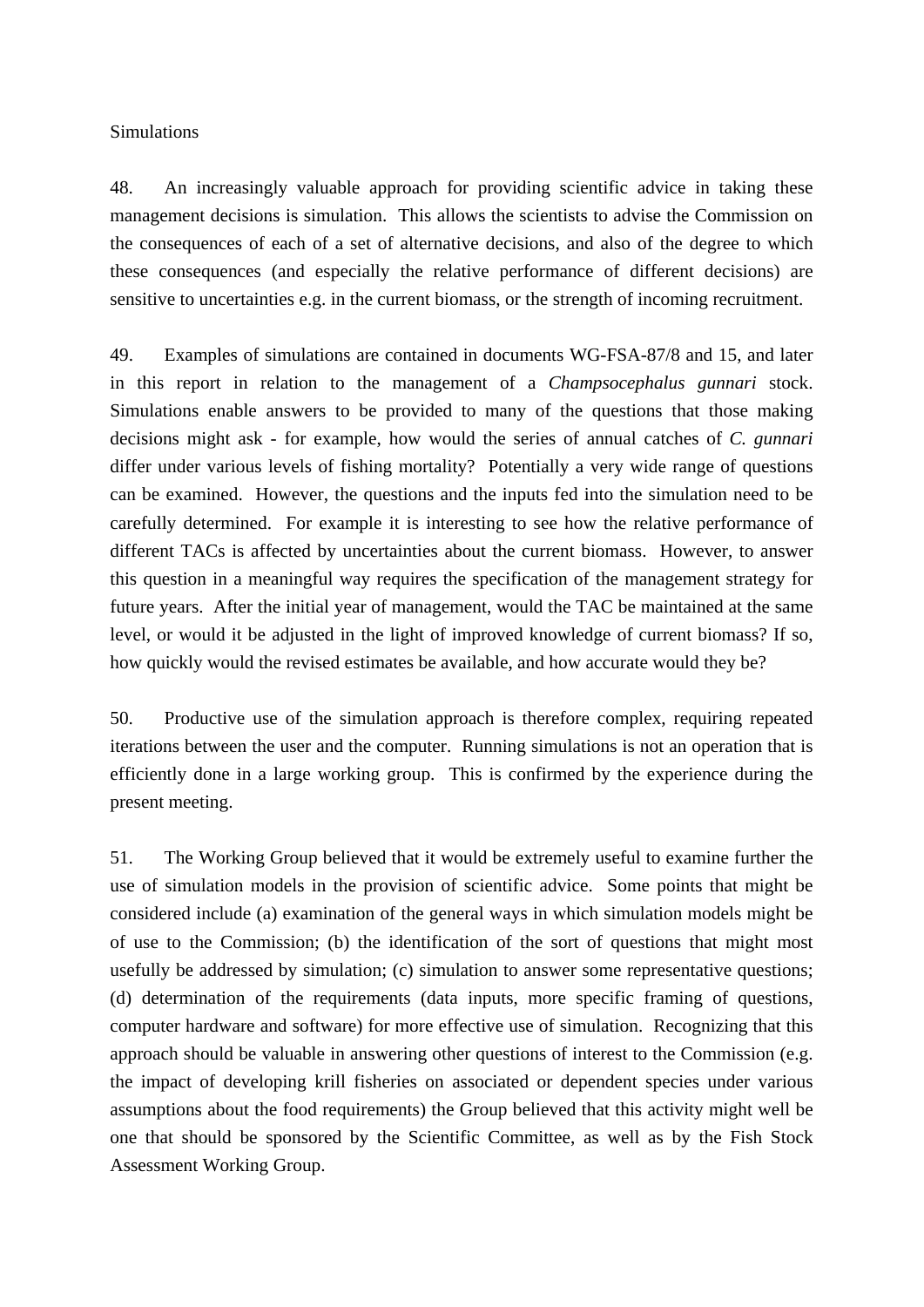# *Notothenia rossii*

South Georgia Subarea (48.3)

52. The immediate objective for this stock should be to rebuild the spawning stock as quickly as possible. Preferably no catches should be taken at all, but it was recognized that this would be impracticable if commercial fishing for the other species continues. The measures already taken by the Commission have clearly resulted in a decrease in the reported catch. The available data are not adequate to prove that they are also having the desired effect of rebuilding the stock.

53. It would be desirable to have better information on the incidence of by-catch and its variation in space and time. This could lead to modification in the management measures that would further reduce the by-catch. Some of this information should be available on data forms, but there has not been time to examine these in detail. For the present, the Working Group sees no reason to modify the measures already in force.

### Other Atlantic Areas

54. In the absence of new information, the Group has no new advice to make about these stocks.

# Kerguelen Subarea (58.5)

55. The immediate objective should be to rebuild the spawning stock. The measures currently in force appear to be having this effect, and should be continued.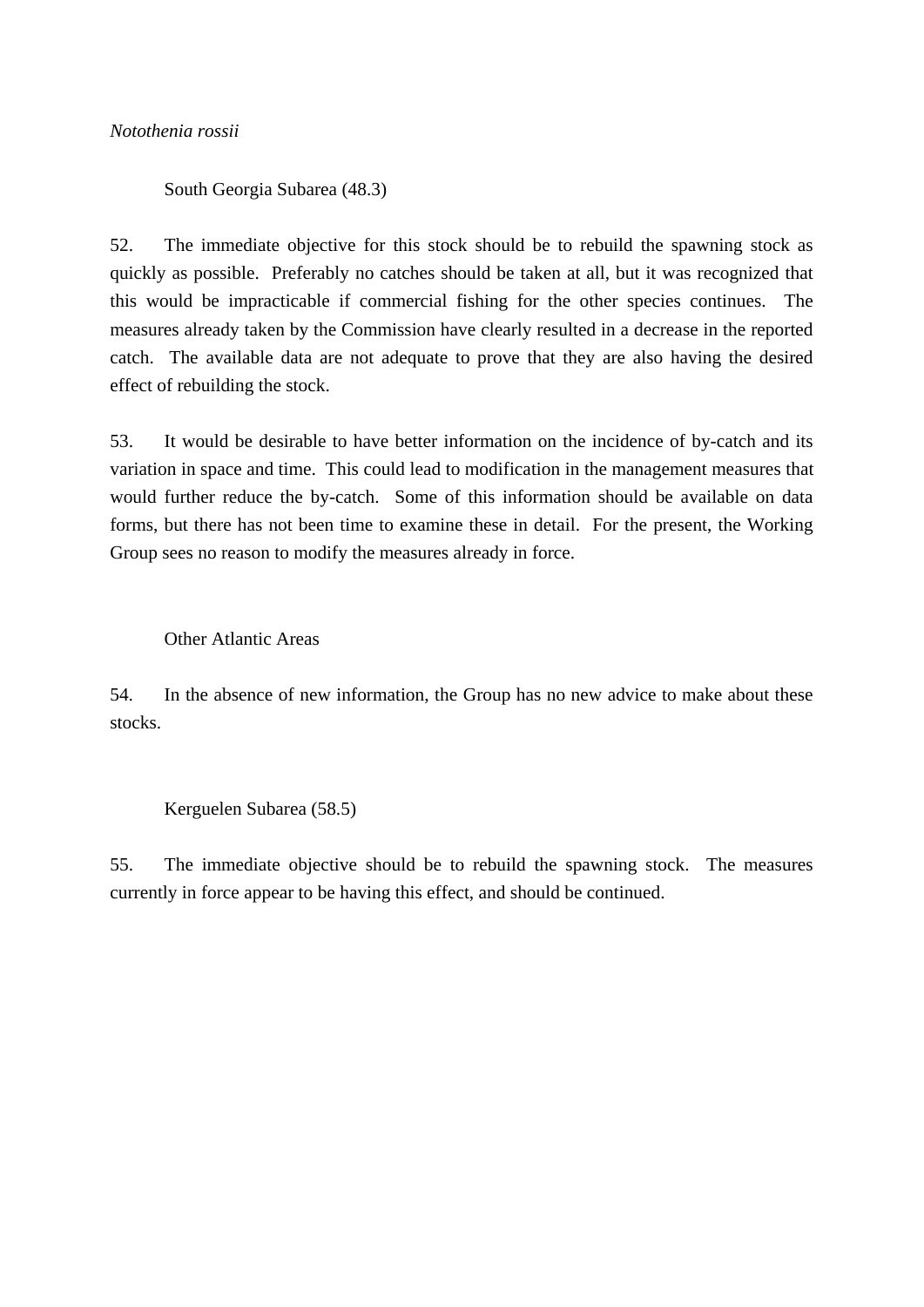South Georgia Subarea (48.3)

(a) Protection of Small Fish

56. At present, the fishery starts catching the fish when they are relatively young, at 2–3 years old (the onset of sexual maturity). If the fish were afforded protection until they were 3 or 4 years old, there would be some benefits in terms of increased yield per recruit (Y/R) and a greater spawning stock biomass per recruit (SSB/R). This is shown in the following table, for different values of fishing mortality.

| Fishing<br>Mortality |      | Fished From Age 2 |      | Fished From Age 3 |      | Fished From Age 4 |  |
|----------------------|------|-------------------|------|-------------------|------|-------------------|--|
|                      | Y/R  | SSB/R             | Y/R  | SSB/R             | Y/R  | SSB/R             |  |
| 0.2                  | .096 | .335              | .099 | .409              | .096 | .488              |  |
| 0.4                  | .105 | .158              | .116 | .236              | .118 | .326              |  |
| 0.6                  | .103 | .089              | .118 | .162              | .124 | .251              |  |
| 0.8                  | .100 | .056              | .118 | .125              | .126 | .211              |  |
| 1.0                  | .098 | .038              | .118 | .103              | .127 | .186              |  |

57. The benefits are particularly marked in terms of spawning stock biomass and at higher levels of fishing mortality. For example if  $F = 0.8$  (and in peak years the fishing mortality has been well in excess of this value), changing the age at first capture from 2 to 4 would increase the yield per recruit by 25%, and the spawning stock biomass per recruit by four-fold.

58. Traditionally an increased age at first capture has been achieved by the use of a larger mesh size. This technique would be useful for *C. gunnari*, but the relation between mesh size of the codend netting used by the commercial trawlers and age at first capture is not clear. Dr Slosarczyk reported that the Polish scientists have made further selectivity studies. Due to limited ship time available for fishing with 80 mm meshes, these studies were not completed and will be continued in the 1987/88 season.

59. Further studies under commercial conditions and the full reporting of experiments that have already been carried out are needed. In the meantime the Group was not in a position to advise on the consequences of changing from the present 80 mm mesh.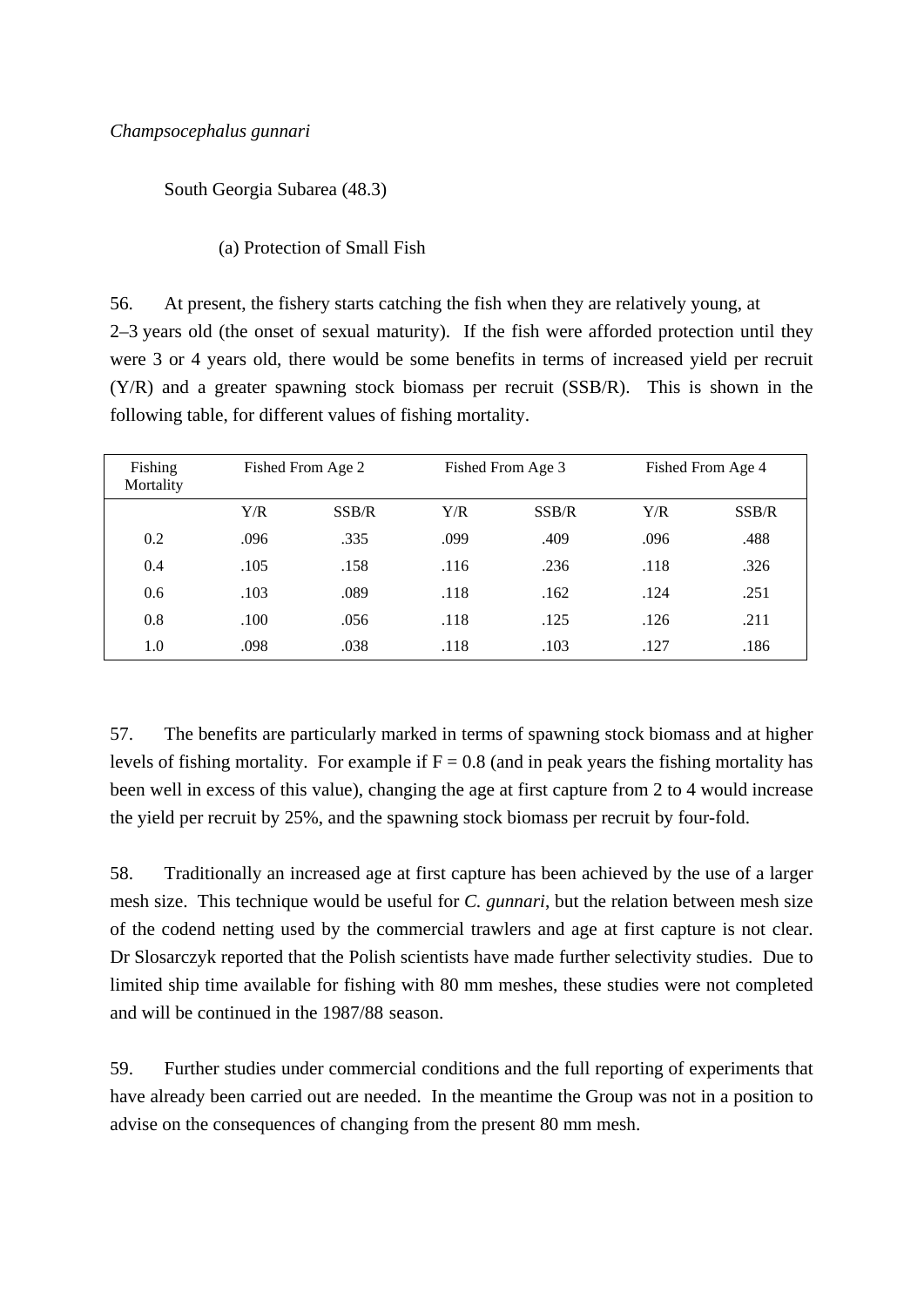#### (b) Control of the Amount of Fishing

60. At present the fishery is characterized by the presence of only a limited number of age-groups, a high year-to-year variability in catches, and a relatively low spawner biomass. Reducing the level of fishing would tend to reverse these undesirable features. As noted earlier, the Group believed that, in many circumstances, setting a target F equal to  $F_{0,1}$  would result in a level of fishing that would be consistent with objectives such as increasing stability, or increasing spawner biomass.

61. In the case of *C. gunnari*,  $F_{0.1}$  was estimated to correspond to an actual value of fishing mortality of  $F = 0.21$ . So that the Commission can contrast the consequences of fishing at various rates, including  $F_{0,1}$ , simulations were run to compare possible future catches and spawner biomass under different policies. Three values of F (0.21, 0.3 and 0.5) were used, and three assumptions made about the current biomass (75 000, 150 000 or 225 000 tomes) centred about the current estimate (see paragraph 20). To make the projections, a pattern of future recruitment was obtained by drawing a random sequence of recruitments from the values observed in the past. The same sequence was used for all the runs at different values of F and current biomass. The simulations therefore illustrate the differences to be expected between policies, but are not predictions of the future. The chosen sequence implies good recruitment around years 3 and 12 and poor recruitment between, but it is unlikely that this precise sequence will occur. What will occur will be a sequence of good and bad years, though their timing is likely to be different from that of the simulation.

62. Some results of the simulation concerning catch and spawning stock biomass are shown in Figure 3, a,b,c. For spawning biomass the picture is clear. The curves for the three levels of F are well separated, the spawning biomass being lower and relatively more variable at higher values of F. For all levels of initial biomass, in the last year of simulation the spawning biomass at  $F = 0.5$  is only some 40% of that of  $F = 0.3$ . For  $F = 0.3$ , the spawning biomass is 75% of that at  $F = 0.21$ .

63. As regards catch, in the first year the higher the F the greater the catch. After the initial period, the differences in yield between the three levels of fishing mortality chosen are not large. The ranking is not the same in all years. In years of poor recruitment there are, at the higher levels of F, few survivors from earlier good recruitment to support the fishery. Thus, for example, the predicted catches in year 8 from the population simulated at  $F = 0.5$ are very much less than those from the simulated populations for  $F = 0.21$  or  $F = 0.3$ . (It may be noted here that no allowance was made for any influence of spawning stock biomass on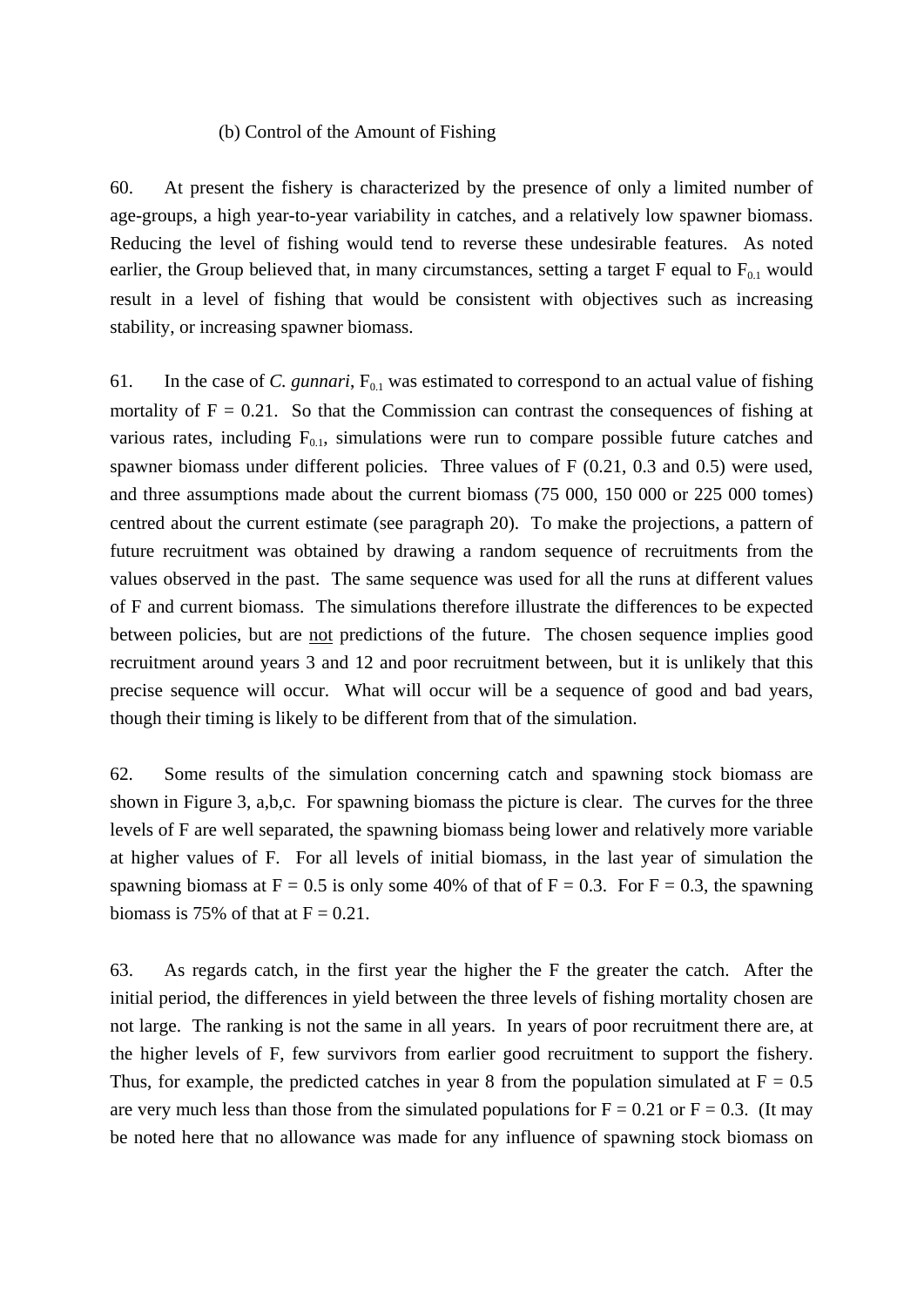subsequent recruitment. If there were any such effect, the catches at lower Fs would be expected to be relatively greater from perhaps year 6 onwards).

64. Figure 4 shows the estimated biomass at age at the beginning and end of the simulation period, and indicates that the level of fishing mortality affects the age structure of the population.

65. In the absence of more clearly specified goals, the working Group could not conclude on the basis of this simulation, that one or other policy was better than the rest. However, the long-term interests (such as increasing spawning stock biomass) seem to point to the lower levels of F as being more desirable.

66. If F = 0.21 (i.e.  $F_{0,1}$ ) were adopted as the target, then the corresponding catch limit for the 1987/88 season can be readily calculated as 0.21 x mean biomass in 1987/88. This biomass is not known, and for the present purposes (and for similar calculations in respect of other stocks) the biomass for the most recent period for which estimates are available is used.

67. The recent biomass is believed to be around 150 000 tomes (paragraph 20). If the biomass in the 1987/88 season remains at this level (which is a different assumption from that used in the simulation), the catch quotas corresponding to any desired target F can be readily calculated. The values are:

| $F_{0,1}$ | $(= 0.21)$ | 31 500 tonnes |
|-----------|------------|---------------|
| Е.        | $= 0.3$    | 45 000 tonnes |
| Е.        | $= 0.5$    | 75 000 tonnes |

68. The current biomass is not well known, and even less is known about the abundance of incoming recruits. A catch of 31 500 tomes in 1987/88 may therefore result in an F that is different from 0.21. If the Commission wishes to use catch limits as a reliable method of managing this stock, arrangements would have to be made for getting better estimates of current biomass, and of the recruitment strength (perhaps from surveys of 0-group fish with mid-water trawls).

### Other Atlantic Sub-areas

69. The standing stock in these areas is very low, and cannot sustain significant fishing.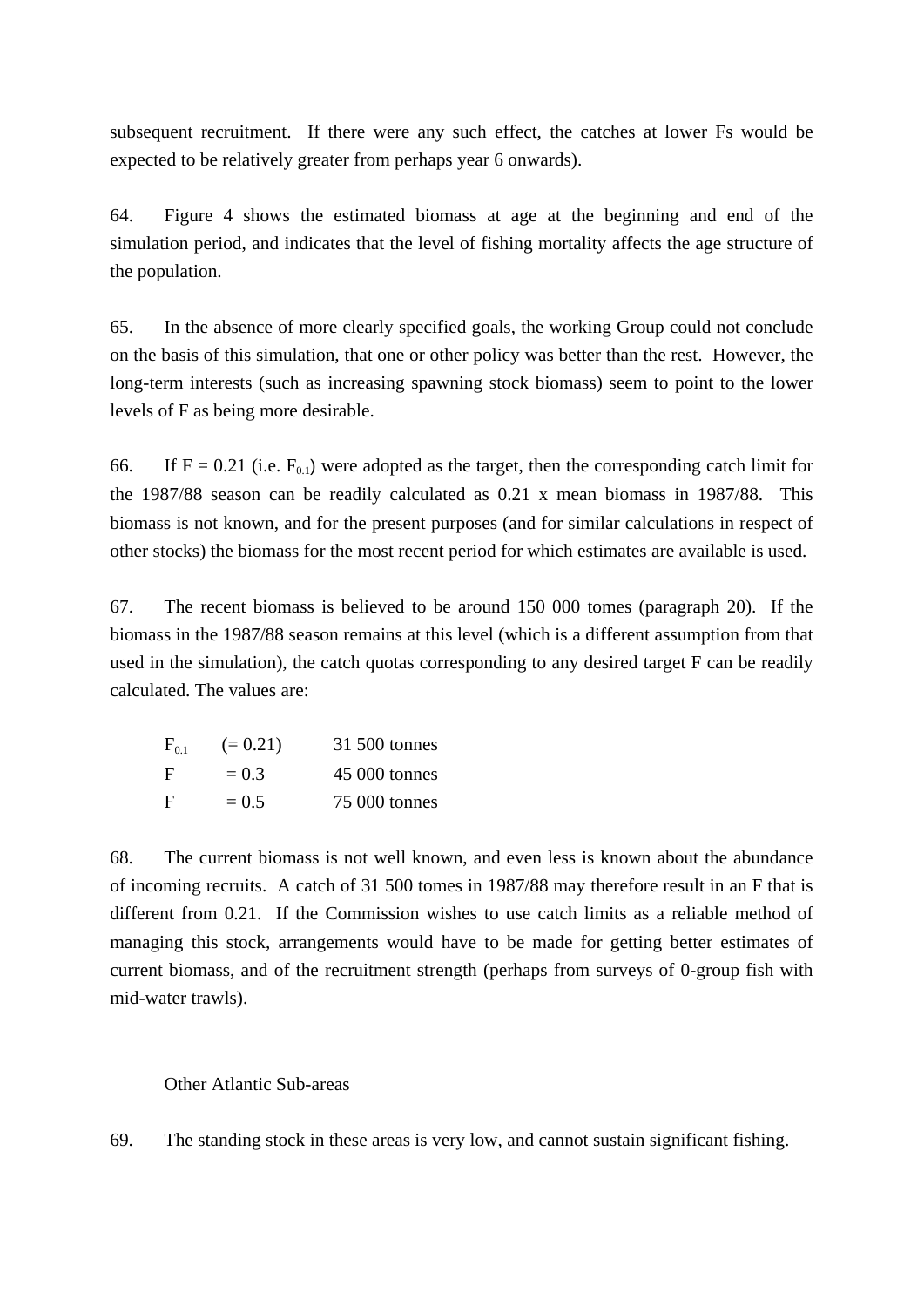## Kerguelen Subarea (58.5)

70. The objectives of the measures in force are to increase the spawning stock biomass. Because only one age-group is present in the catches, the stocks are very sensitive to exploitation, and depend on the level of recruitment. Surveys of the incoming cohorts are planned for 1987/88. Simulations similar to those done for South Georgia could be made for Kerguelen, using estimates of current biomass. Regulations have been set on the size of fish and on the level of catches for the 1987/88 season. The level of catches is based on the mean index of abundance for the two preceding cohorts. These regulations should reduce the impact of fishing on future spawning biomass.

# *Notothenia gibberifrons*

South Georgia Subarea (48.3)

71. Recent catches in the last four years have averaged around 2 500 tonnes, and the stock appears to be stable. Replacement yield is probably also at about the same level.

# FUTURE WORK

### Organisation of Working Group

72. It was noted that the Scientific Committee, at its 1987 session, would consider a proposal to establish the Ad Hoc Working Group on Fish Stock Assessment as a formal standing Working Group (SC-CAMLR-V, paragraph 9.5). To assist the Scientific Committee, the Group prepared draft terms of reference for the Committee's consideration (Appendix D).

73. There was discussion on ways to improve the efficiency of the Group and it was agreed that there would be advantages in structuring the meeting into two sequential phases: one in which analyses (including actual computation) would be carried out, and a second period during which the analyses would be reviewed and interpreted.

74. In developing this idea, the Group noted that the assessments could be conveniently divided into four parts: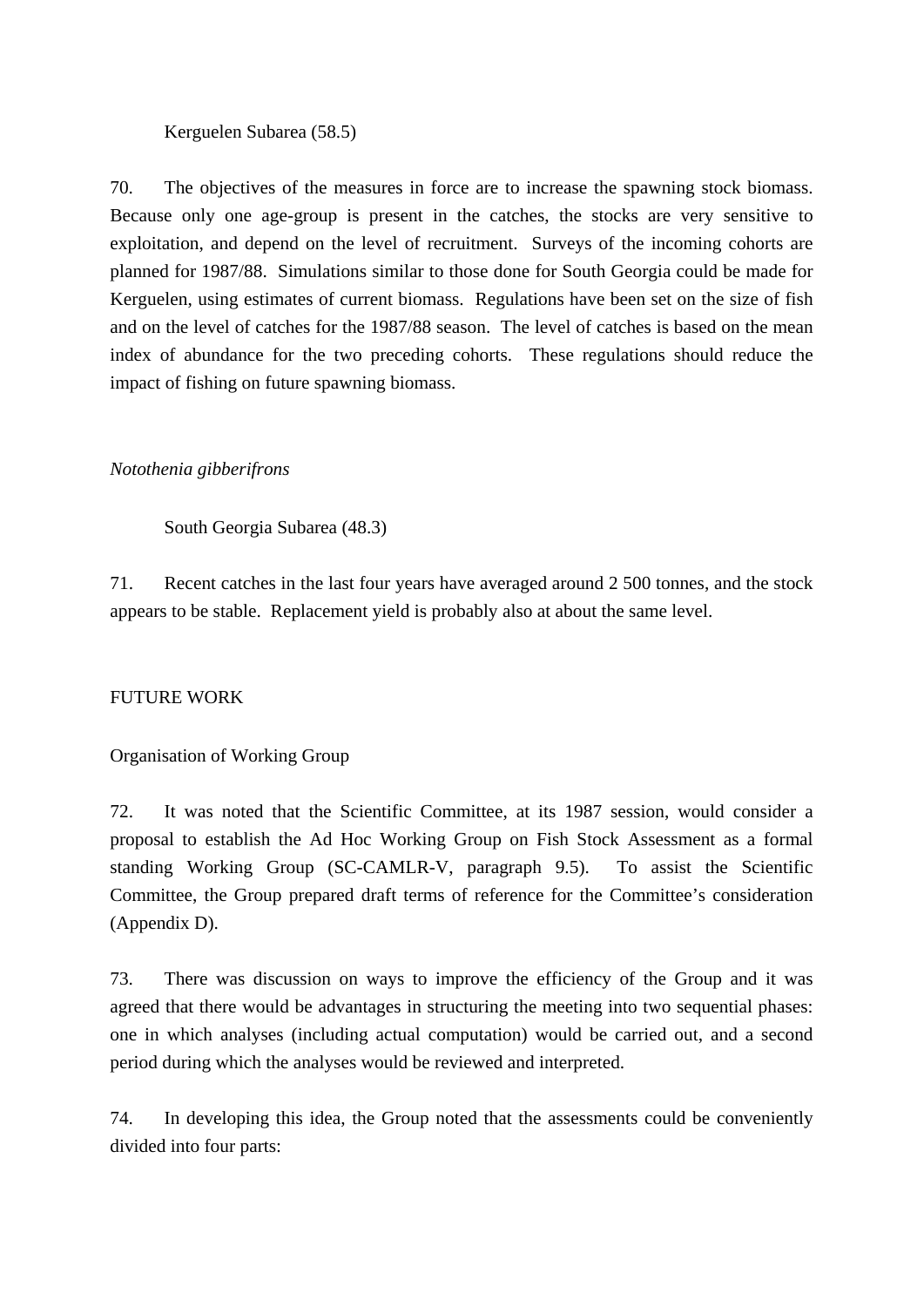- (a) Reduction of data and preliminary analyses (paragraph 75).
- (b) Review and refinement of preliminary analyses (paragraph 76).
- (c) Assessments and formulation of advice (paragraph 77)
- (d) Developmental work (paragraph 78).

75. Reduction of data and preliminary analyses should be carried out by the Data Manager before the Fish Stock Assessment Meeting commences according to agreed procedures and with advice from the Convener of the Working Group and the Chairman of the Scientific Committee. It was agreed that this system would be improved if a small steering group, including the Convener and Chairman, was formed to provide this advice.

76. Review and refinement of the preliminary analyses should be undertaken by the working Group in the first few days of the meeting. During this time, additional computations could be undertaken by participants assisted by the Secretariat. The objective would be to complete the necessary additional computations prior to the commencement of the second phase.

77. The second phase of the meeting would involve the actual assessment of the status of the stocks and the preparation of advice for the Scientific Committee.

78. The Working Group would identify priorities for the developmental work included in part (d) which could be undertaken by Members in the intersession period. This work would be reviewed by a sub-group of specialists. This sub-group could also meet during the first phase of the meeting.

79. Taking the above into consideration, it was therefore recommended that future meetings should be longer, and that next year the Group should meet for a period of seven working days.

80. In discussing the organisation of the work, the Group commented on the good job the Secretariat had done this year in preparing for the meeting. In spite of this preparation, however, it had been difficult to complete certain tasks set down for the present meeting. Furthermore, it was felt that the future workload was likely to increase with the analysis of additional data.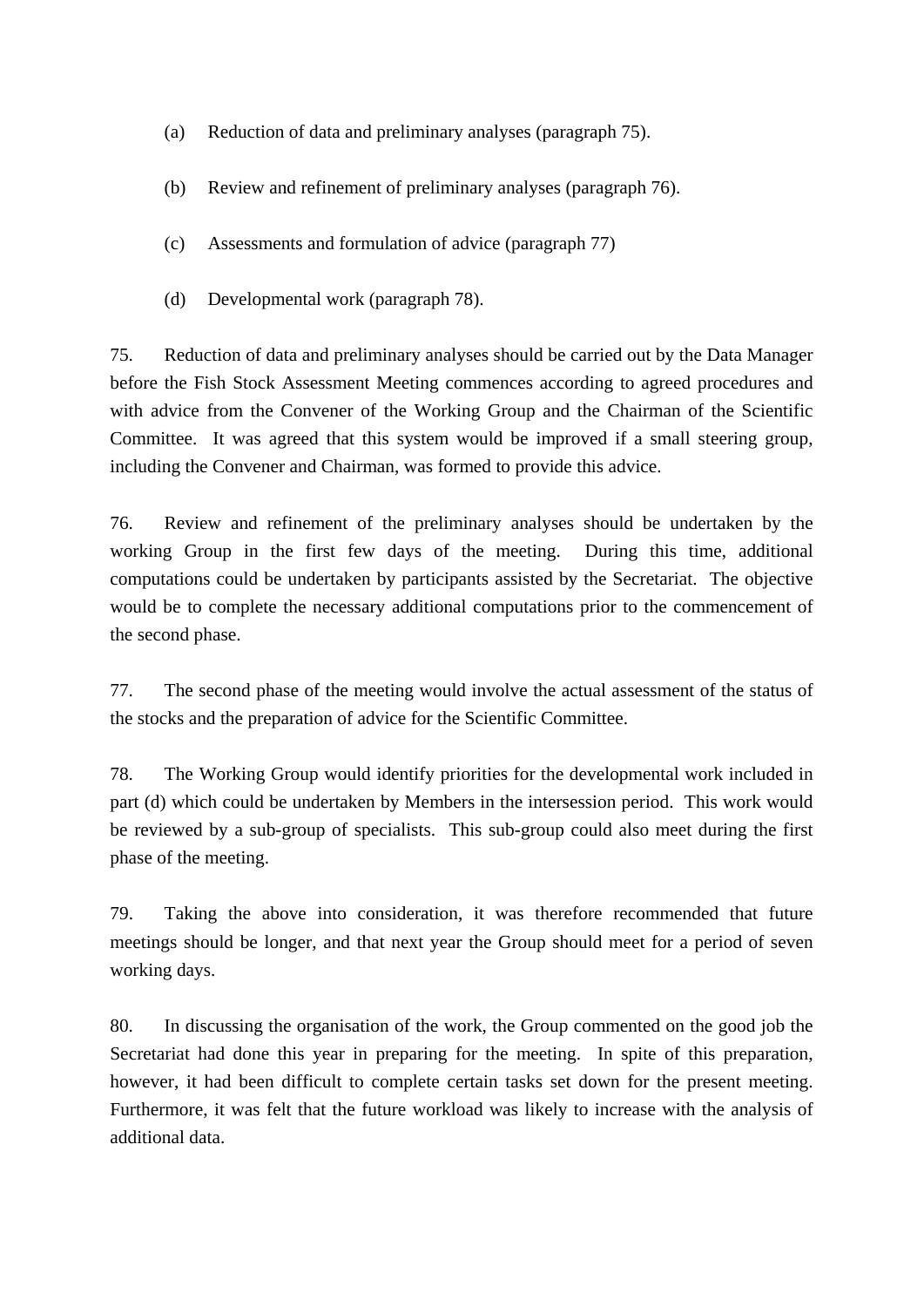81. The Working Group noted that the Secretariat was submitting a proposal to the Commission this year for the purchase of computing equipment. The Working Group did not discuss the proposal in detail, but confirmed the requirement for efficient, timely support for its work and that appropriate computing, printing and graphics capabilities were essential in providing such support.

# Fine-scale Data Formats

82. In accordance with the Commission's decision at its last meeting (CCAMLR-V, paragraph 66), the Secretariat had prepared and distributed forms for the submission of fine-scale catch and fishing effort and biological data for finfish stocks. The Working Group made the following suggestions for improving the form for catch and effort data:

- calendar months should be divided into three parts day 1 to day 10, day 11 to day 20 and the remaining days. It was recognised that the third period would vary depending on the number of days in the month but this could be allowed for in any computations;
- an explanation should be added to the instructions to the effect that searching time has not been requested as a measure of fishing effort for finfish;
- nominal mesh size should be specified, but where available, measured mesh size should also be included;
- to assist in completing the forms, the species list should be included on the back of the form together with species codes. (The species list should be amended to include the following categories: commercially important species; blank spaces for the listing of other species, families, and catches NEI.)
- instructions should be included to the effect that catches converted to fish meal should be reported by species if possible.

83. In the past, the codes for ship size groups specified for use on STATLANT fine-scale data forms have not been used by some countries in their national data reports. It was recommended that all Members of the Commission report the size of ships using the system described in the instructions for the STATLANT and fine-scale data forms.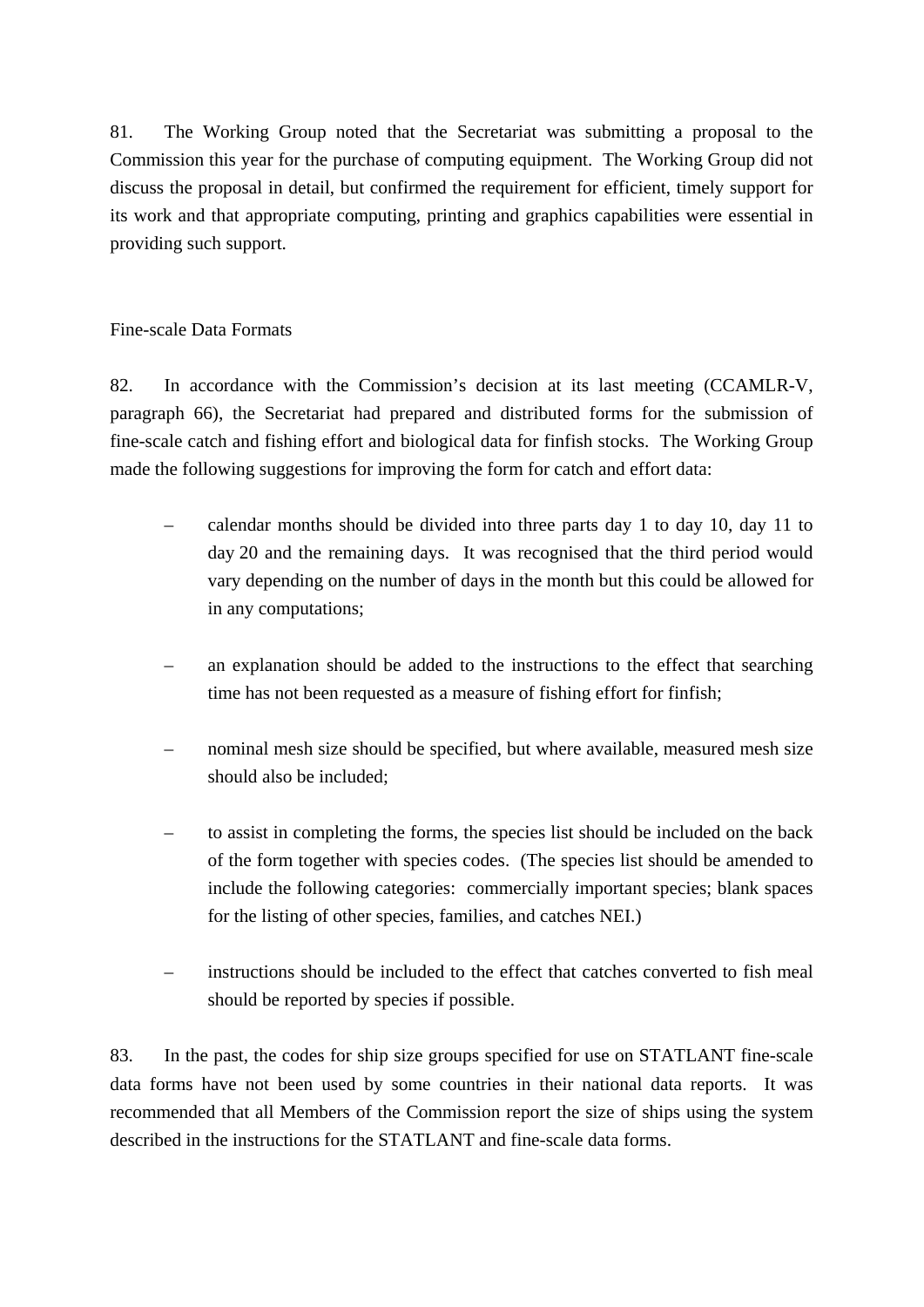84. It was suggested that some data errors might be eliminated at source if the Secretariat were to provide a data entry program to all Members. It was agreed that the form in which data were submitted be discussed further at the next meeting of the Group.

85. It was also suggested that the instructions for completing the forms should be expanded to include a map of the Convention Area and perhaps illustrations of commercially important species. These instructions should be distributed as a bound manual.

# Statistical Bulletin

86. A draft Statistical Bulletin had been prepared by the Secretariat in response to the request made during the 1986 Meeting of the Scientific Committee (SC-CAMLR-V, paragraph 7.9). It was noted that the Statistical Bulletin was designed to serve several purposes. It was a means of providing data for analysis by Members, and a means of providing general information on the state of the fishery and current fishing and survey activities of Member countries.

87. The Group agreed that because of the different types of data and the different purposes for publishing catch/effort data as compared with biological data, these data should be published in separate volumes. It also agreed that the Group's comments on the contents and structure of the Bulletin should be limited to aspects affecting its use as a data source. Specific comments were:

- Tables 5 and 6 of SC-CAMLR-VI/6 should be combined in one table;
- a complete bound version should be issued each year rather than pages to be inserted in a loose bound volume;
- the taxonomic listing of species should be retained;
- the Bulletin of Biological Data should include input data to the VPA used in the Stock Assessment of the previous year, and age/length composition data by each country submitting data.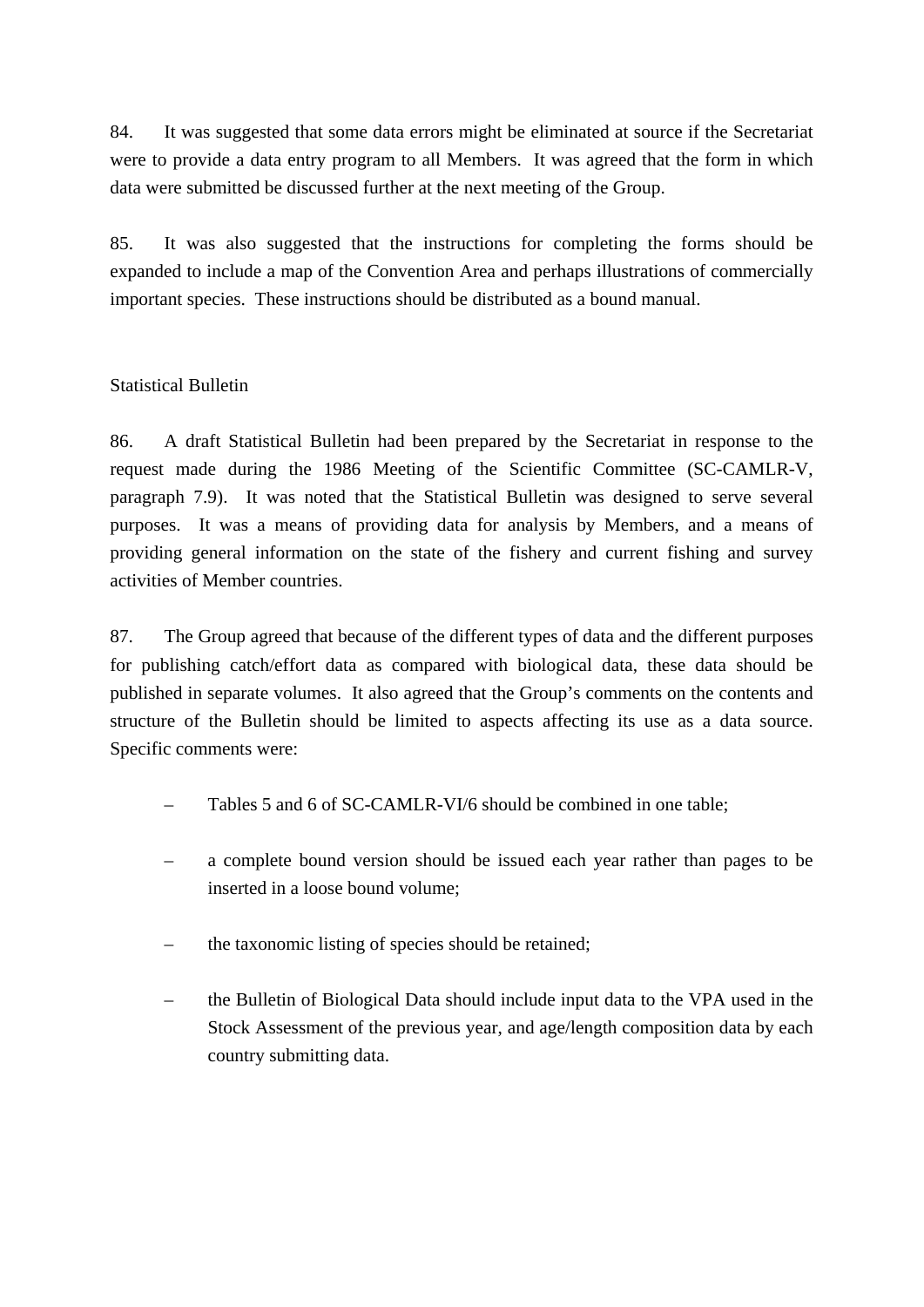Mesh Selectivity

88. It was noted that several experiments were conducted last season and that others were in the planning stage. In particular, attention was drawn to the Polish experiment (paragraph 20).

89. The Group noted that the USSR had completed an experiment, but the results were not yet available. Spain conducted extensive survey work last year, which was reported in its submission for membership of the Commission. The Group agreed that these two completed experiments could provide valuable data for assessments and asked that the members provide the relevant information and analyses as soon as possible.

90. Once again the Working Group emphasized the necessity for mesh selectivity experiments to be conducted using the same type of gear as that used in commercial fishing.

## Biomass Estimates of *Champsocephalus gunnari*

91. Some differences in estimates of the biomass from surveys of *Champsocephalus gunnari* have been attributed to the use of nets with different heights in the net openings, and to the depths at which the nets were trawled. This situation clearly points to the need to carry out experiments aimed at determining the distribution of fish in the water column in order to improve the interpretation of the trawl survey results. The possibility of using acoustic methods and pre-recruit surveys to provide further independent estimates of biomass was also suggested.

### Trawl Survey

92. Members of the Group commented on the reliability of trawl survey data and drew attention to the general need to provide for the adequate design of surveys being planned for future seasons. The value of co-ordinating surveys was also discussed and particular mention was made of the contribution this would make to knowledge of spatial distribution of stocks. In this context, the Working Group noted the decision of the last Scientific Committee Meeting (SC-CAMLR-V, paragraph 9.4), which established a group under the Convenership of Dr Sherman (USA) to co-ordinate plans for surveys in the 1987/88 season and the Commission's general support for this activity (CCAMLR-V, paragraph 58). The Group agreed that it should make a strong input into the work of Dr Sherman's group.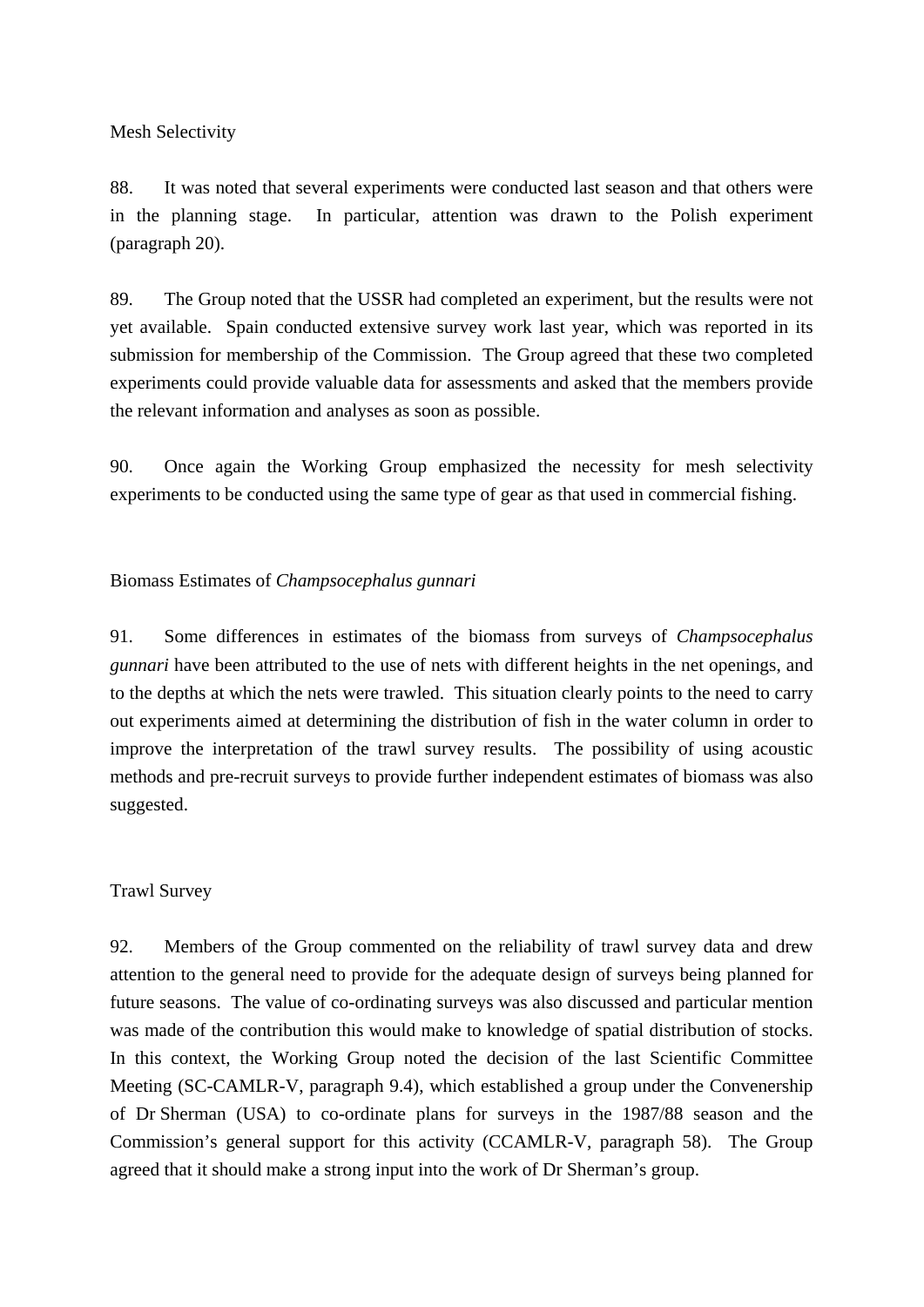Simulation Studies

93. It was agreed that further work on the development of simulation models and risk analysis methods should be undertaken for the investigation of the effects of particular management options.

# Collaboration with Other Organisations

94. Since its establishment, CCAMLR has benefitted from several studies undertaken as part of the SCAR BIOMASS Program. Examples are the review on the biology and status of exploited Antarctic fish stockss (BIOMASS Scientific Series No. 6) and the forthcoming review on krill and its biology and fisheries compiled by D. Miller and I. Hampton. Studies undertaken during the two Post-SIBEX Fish Data Evaluation Workshops resulted in a key to and catalogue of early life stages of Antarctic fish, which was of direct benefit to pre-recruit surveys planned under CCAMLR auspices in the near future. During the Post-SIBEX Fish Data Evaluation Workshops it was proposed to SCAR via the SCAR Group of Specialists on Southern Ocean Ecology to establish a new Antarctic Fish Ecology Working Party. To co-ordinate and closely liaise work undertaken by this group and the CCAMLR Fish Stock Assessment Working Group, it was recommended that the Chairman of the CCAMLR Fish Stock Assessment Working Group should be invited to the meetings of the SCAR Fish Ecology Working Party to ensure that the work of both groups is complementary.

95. The Data Manager reported that work had been undertaken during the year in collaboration with FAO to improve the STATLANT data from the Southern oceans held in the FAO data bank.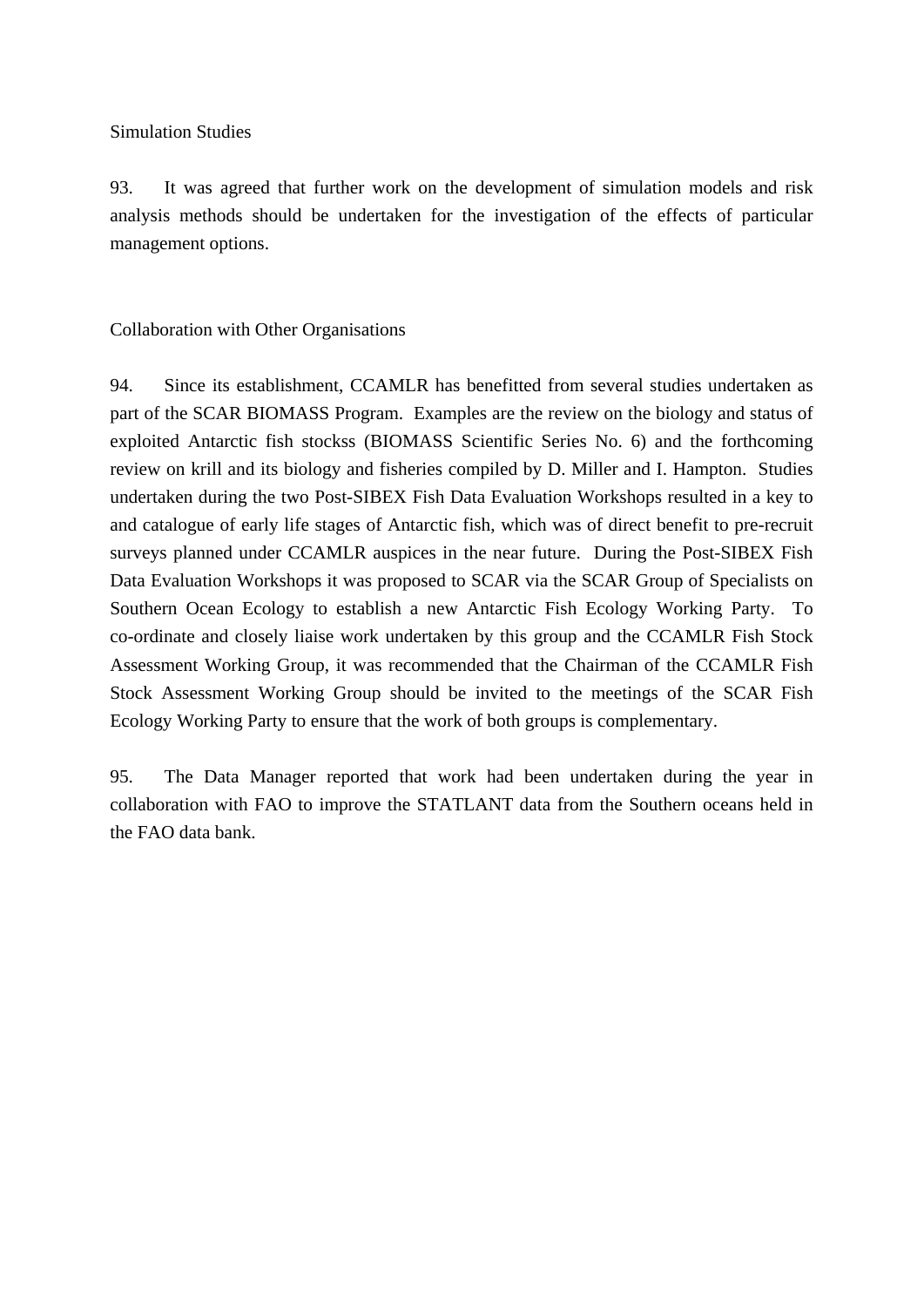

Figure 1: Distribution of research vessel survey trawls around Heard Island during the joint Soviet/Australian survey.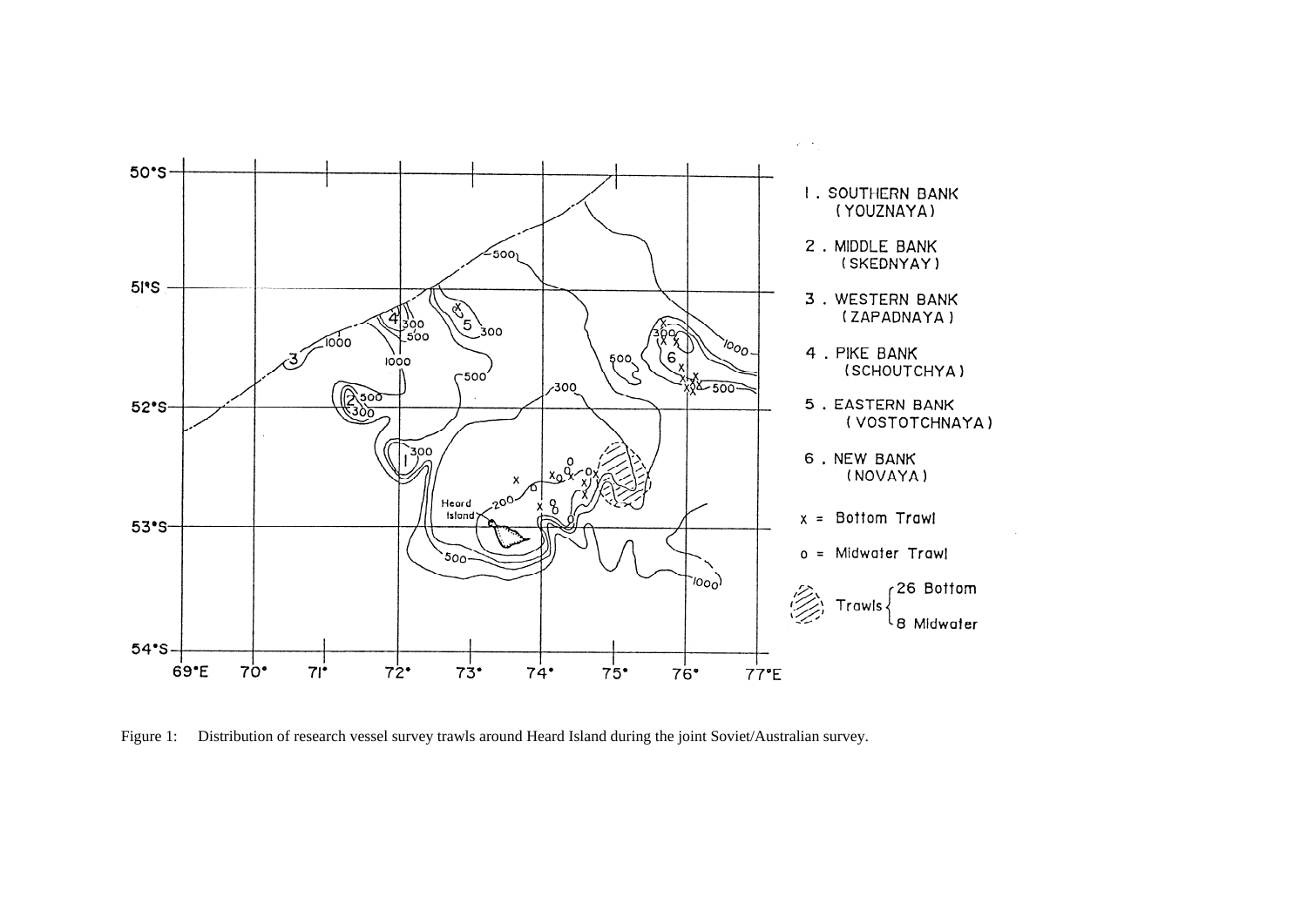

Figure 2: Changes in biomass of fish stocks around South Georgia, as estimated from catch rates of Polish trawlers. Symbols represent estimates based on catches by RV Professor Siedlecki.

- ANI = *Champsocephalus gunnari* NOR = *Notothenia rossii* marmorata
- SSI = *Chaenocephalus aceratus* NOG = *Notothenia gibberifrons*
- SGI = *Pseudochaenichthys georgianus*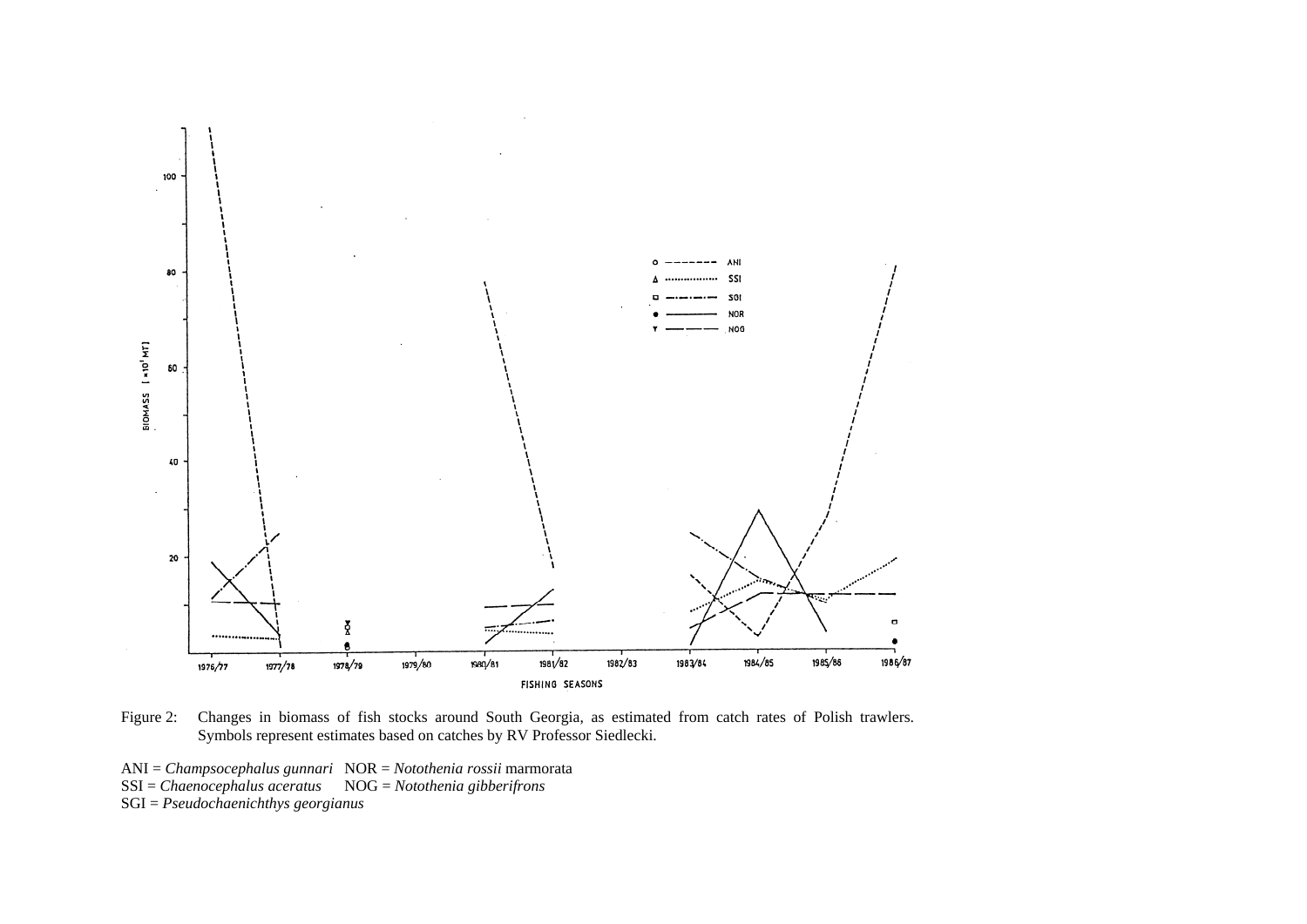

Figure 3a: Projected catches (top panel) and spawner biomass levels (bottom panel) for three different levels of fishing mortality ( $F = 0.21$ , 0.3 and 0.5) and an initial biomass of 75 000 tonnes.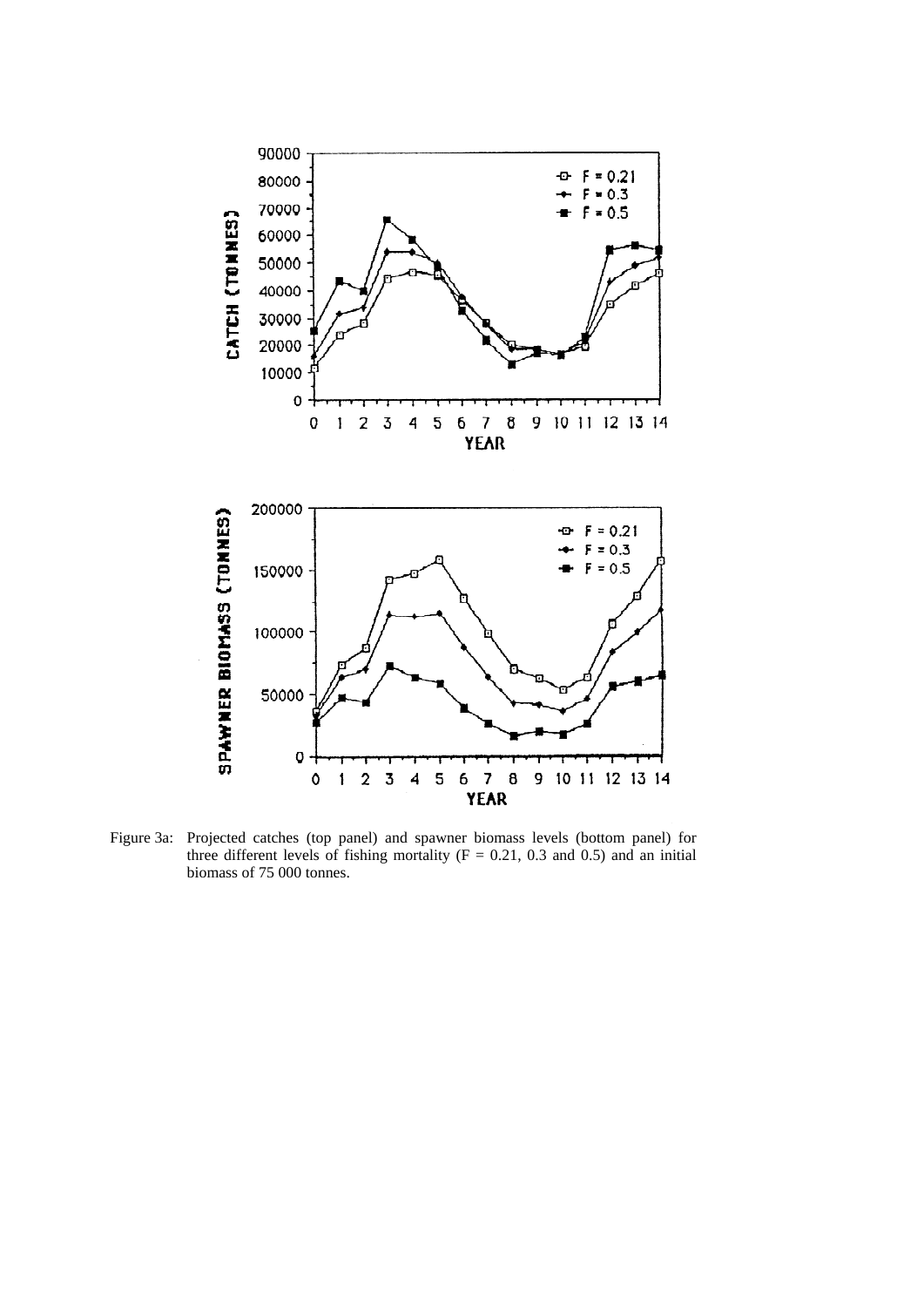

Figure 3b: Projected catches (top panel) and spawner biomass levels (bottom panel) for three different levels of fishing mortality ( $F = 0.21$ , 0.3 and 0.5) and an initial biomass of 150 000 tonnes.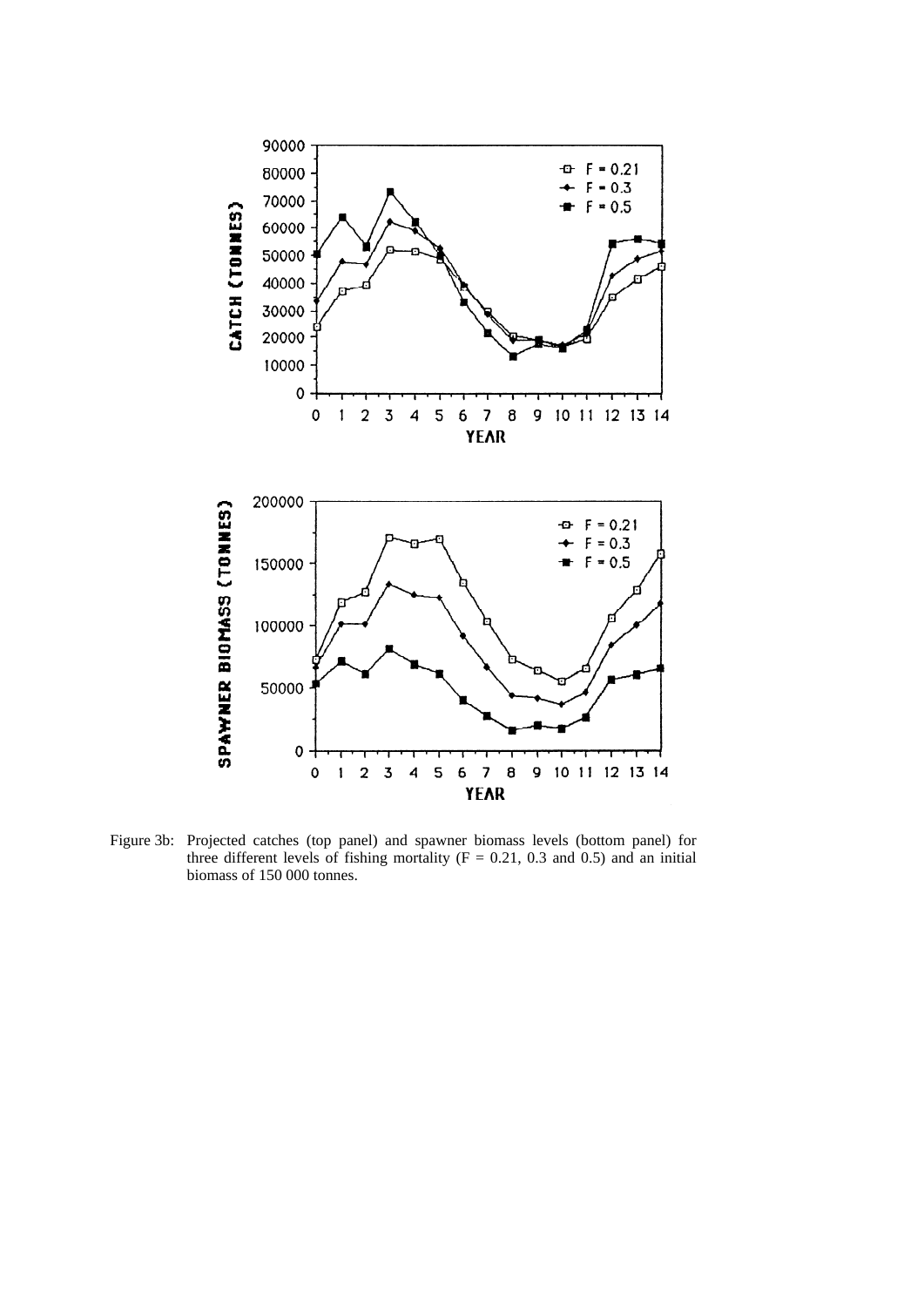

Figure 3c: Projected catches (top panel) and spawner biomass levels (bottom panel) for three different levels of fishing mortality ( $F = 0.21$ , 0.3 and 0.5) and an initial biomass of 225 000 tonnes.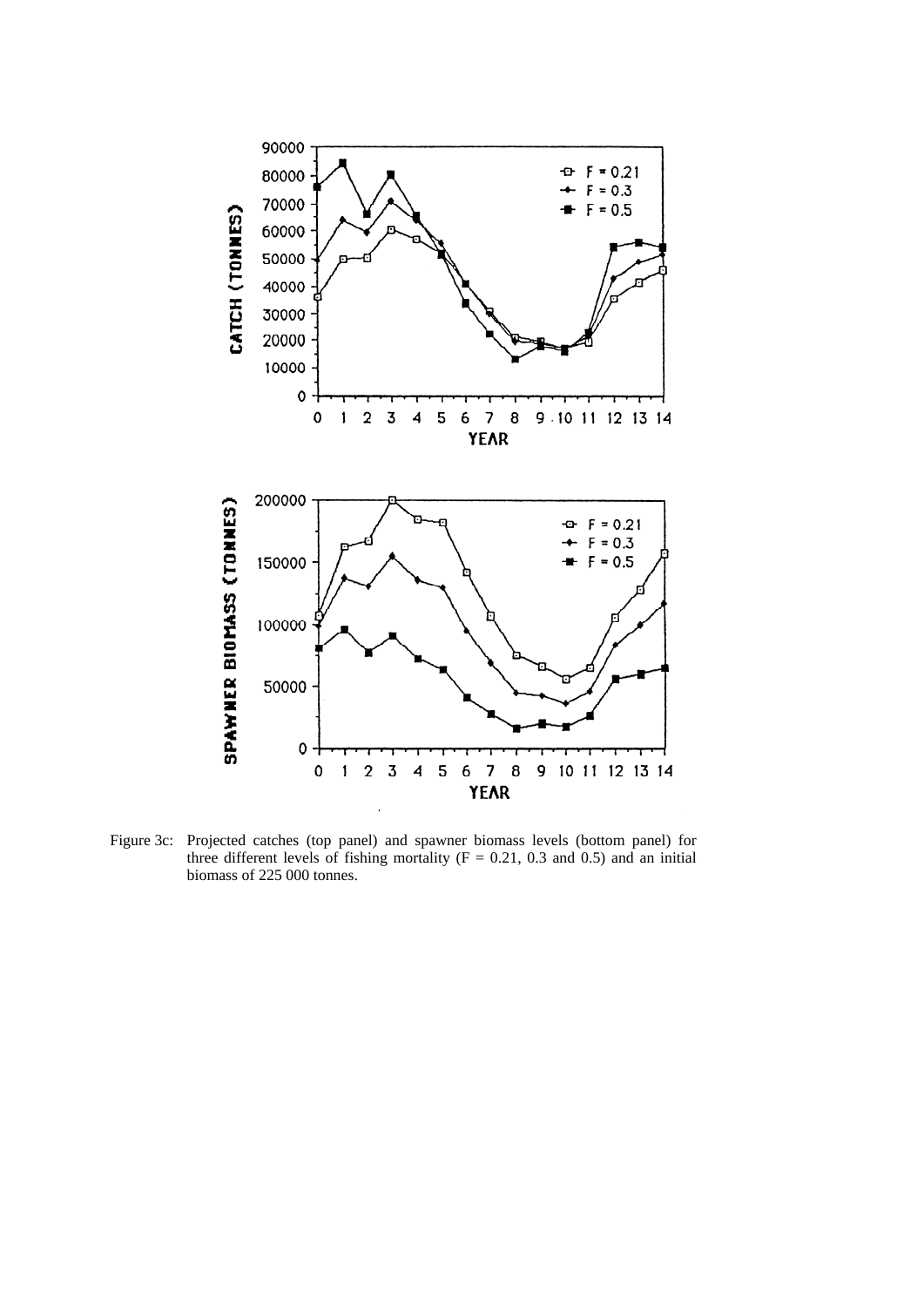

Figure 4: Projected spawner biomass for ages 2–9 and 10+ at the beginning (year 0) and end (year 14) of simulations involving three different levels of fishing mortality ( $F = 0.21$ , 0.3 and 0.5). The first column gives the initial values (note that identical initial values were used in each simulation). The second column gives values at the end of the simulation with  $F = 0.21$ . The third column gives values at the end of the simulation with  $F = 0.3$ . The fourth column gives values at the end of the simulation with  $F = 0.5$ . The shading on the columns indicates the values for each age class.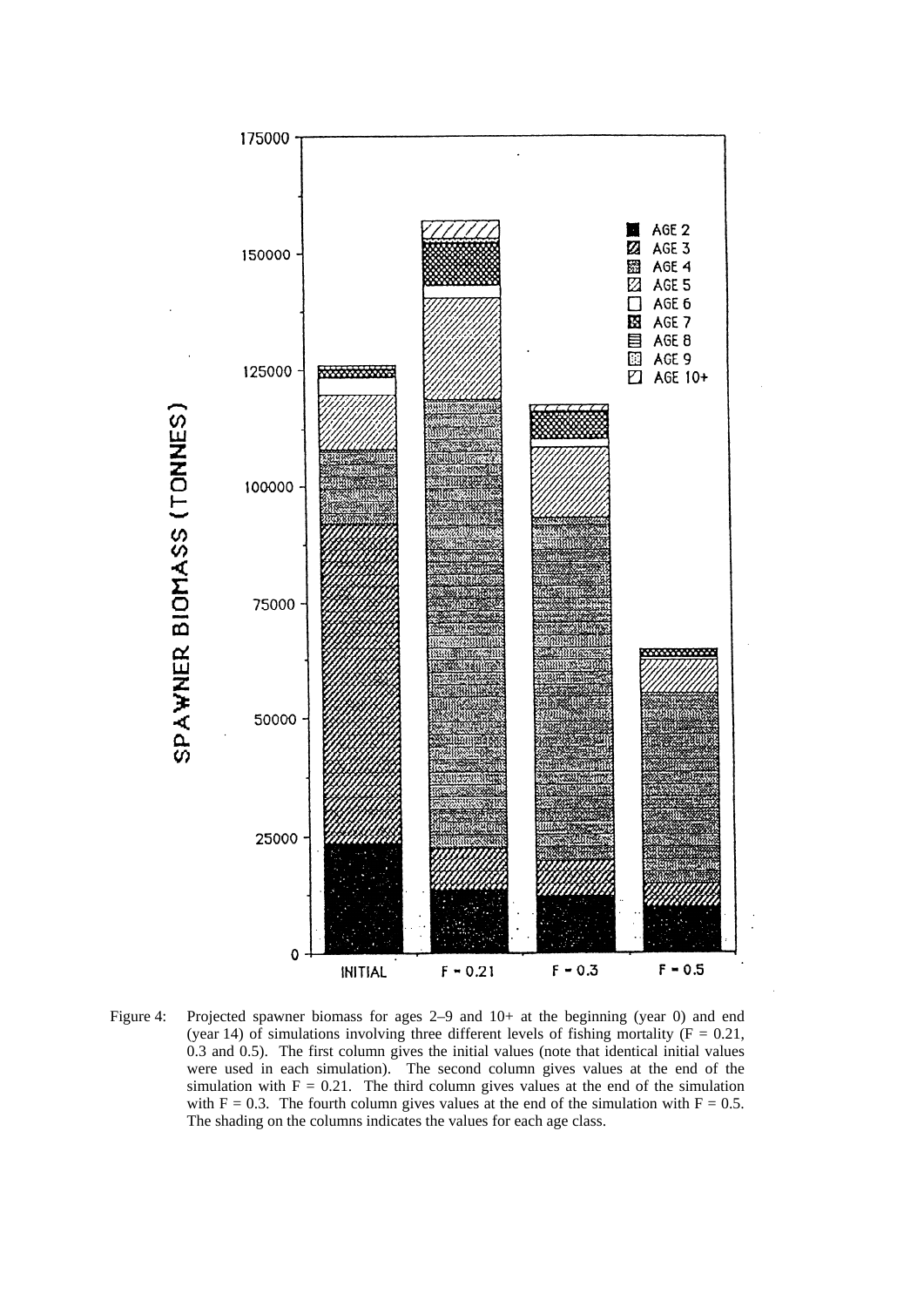### APPENDIX A

#### **LIST OF PARTICIPANTS**

Ad Hoc Working Group on Fish Stock Assessment (Hobart, 19–23 October, 1987)

Dr K.-H. Kock (Convener, FRG)

Dr I. EVERSON (S.C. Chairman, UK)

Dr R. BORODIN (USSR)

Dr J. COOKE (IUCN)

Dr W. DE LA MARE (Australia)

Dr G. DUHAMEL (EEC)

Dr W. GABRIEL (USA)

Dr Y. GONG (Korea)

Dr J. GULLAND (EEC)

Dr R. HENNEMUTH (USA)

Prof. J.-C. HUREAU (France)

Dr P. MACE (New Zealand)

Mr A. MAZZEI (Chile)

Mr D. MILLER (South Africa)

Dr K. SAINSBURY (Australia)

Dr W. SLOSARCZYK (Poland)

Dr R. WILLIAMS (Australia)

Dr D. POWELL (CCAMLR Secretariat)

Dr. L. JACOBSEN (CCAMLR Secretariat)

Dr. E. SABOURENKOV (CCAMLR Secretariat)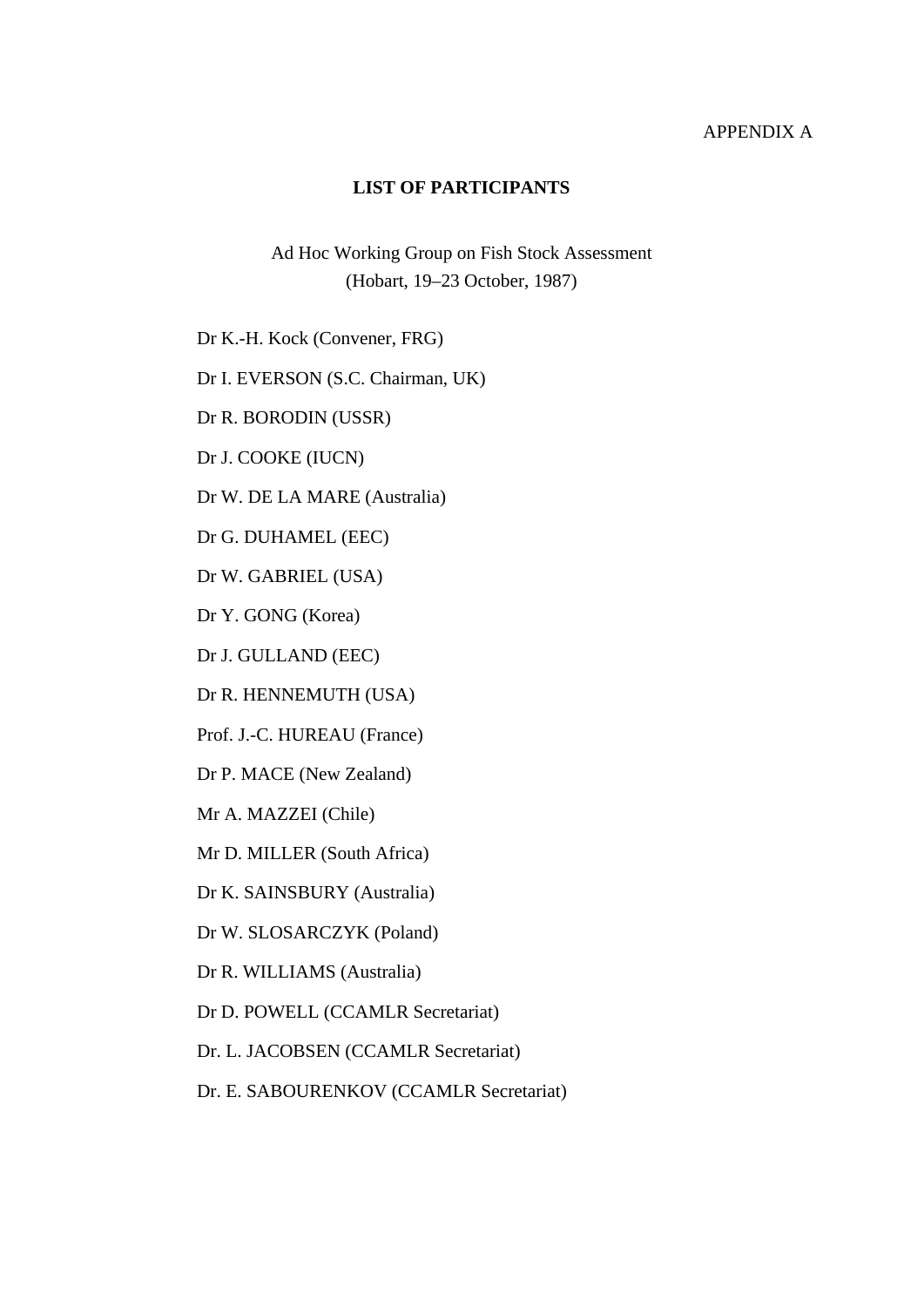# APPENDIX B

## **LIST OF DOCUMENTS**

# Ad Hoc Working Group on Fish Stock Assessment (Hobart, Australia, 19–23 October, 1987)

Meeting Documents:

| <b>WG-FSA-87/1</b> | Draft Agenda                                                                                                                                                                                               |
|--------------------|------------------------------------------------------------------------------------------------------------------------------------------------------------------------------------------------------------|
| WG-FSA-87/2        | <b>List of Documents</b>                                                                                                                                                                                   |
| <b>WG-FSA-87/3</b> | List of Participants                                                                                                                                                                                       |
| <b>WG-FSA-87/4</b> | Data and stock assessments for fish stocks in the Convention<br>Area.<br>(Secretariat)                                                                                                                     |
| <b>WG-FSA-87/5</b> | Key biological parameters of antarctic fish target speices in<br>ccamlr areas 48.1, 48.2, 48.3, 58.4.2, 58.4.4.<br>(K. Shust, A. Kozlov, V. Boronin, V. Shlibanov, V.<br>Gerasimchuk and A. Zaitsev, USSR) |
| WG-FSA-87/6        | Availability of catch, effort and biological data.<br>(Secretariat)                                                                                                                                        |
| <b>WG-FSA-87/7</b> | $F_{\text{rep}}$ – An example calculation for <i>Notothenia rossii</i> in<br>Subarea 48.3.<br>(Secretariat)                                                                                                |
| <b>WG-FSA-87/8</b> | Simulation of recovery rates fo fish stocks in the South Georgia<br>Island area (Subarea 48.3).<br>(R.C. Hennemuth and K.D. Bisack, USA)                                                                   |
| WG-FSA-87/9        | Re-analysis of some published data on Notothenia rossii from<br>the South Georgia region of Antarctica.<br>(USA).                                                                                          |
| WG-FSA-87/10       | Analysis of changes in biomass of fish stocks in the South<br>Georgia Area in 1976/77 - 1986/87.<br>(M. Mucha and W. Slosarczyk, Poland).                                                                  |
| WG-FSA-87/11       | Identification key to the early life stages of Antarctic fishes.<br>(A.W. North, UK)                                                                                                                       |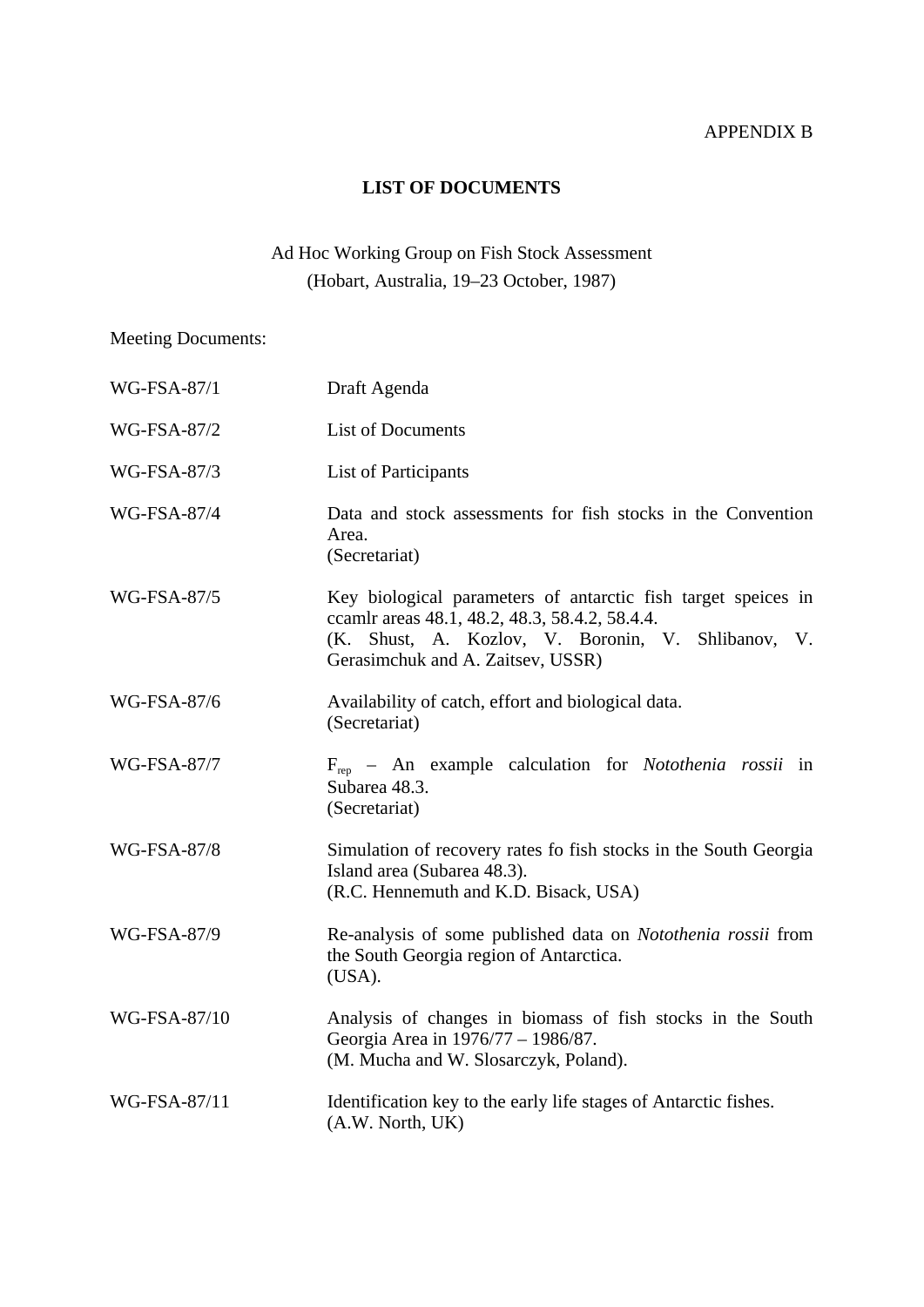| WG-FSA-87/12         | Antarctic fish species which are currently exploited or have been<br>harvested in the past on various fishing grounds or statistical<br>areas and subareas.                                                |
|----------------------|------------------------------------------------------------------------------------------------------------------------------------------------------------------------------------------------------------|
|                      | (Convener of the Ad Hoc Working Group on Fish Stock<br>Assessment)                                                                                                                                         |
| WG-FSA-87/13         | Figures showing the length composition of commercially<br>important species taken from Subarea 48.3 during the 1986/87<br>fishing season.<br>(Secretariat)                                                 |
| WG-FSA-87/14         | Report on Post SIBEX Fish Data Evaluation Workshop in<br>Cambridge in October 1986 and August 1987.<br>(Convener of the Ad Hoc Working Group on Fish Stock<br>Assessment)                                  |
| WG-FSA-87/15         | Simulation of Recovery Rates of Fish Stocks in the Kerguelen<br>Island Area.<br>(R.C. Hennemuth and K.D. Bisack (USA) and G. Duhamel,<br>France)                                                           |
| WG-FSA-87/16         | Distribution of fish larvae at South Georgia: Horizontal,<br>Vertical, and Temporal distribution and early life history<br>relevant to monitoring year-class strength and recruitment.<br>(A.W. North, UK) |
| WG-FSA-87/17         | Projected catches for <i>Champsocephalus gunnari</i><br>from<br>Subarea 48.3 under a variety of assumptions concerning<br>recruitment, fishing mortality and initial biomass.<br>(Secretariat)             |
| WG-FSA-87/18         | Format specifications for summaries of fine-scale catch and<br>fishing effort data submitted to the CCAMLR Secretariat.<br>(Secretariat)                                                                   |
| WG-FSA-87/19         | Format specifications for reporting fine-scale biological data to<br>the CCAMLR Secretariat.<br>(Secretariat)                                                                                              |
| WG-FSA-87/20         | Length composition data for Patagonotothen brevicauda<br>guntheri_taken from Subarea 48.3.<br>(Secretariat)                                                                                                |
| 2. Other Documents   |                                                                                                                                                                                                            |
| <b>SC-CAMLR-VI/6</b> | Draft outline of CCAMLR Statistical Bulletin.<br>(Secretariat)                                                                                                                                             |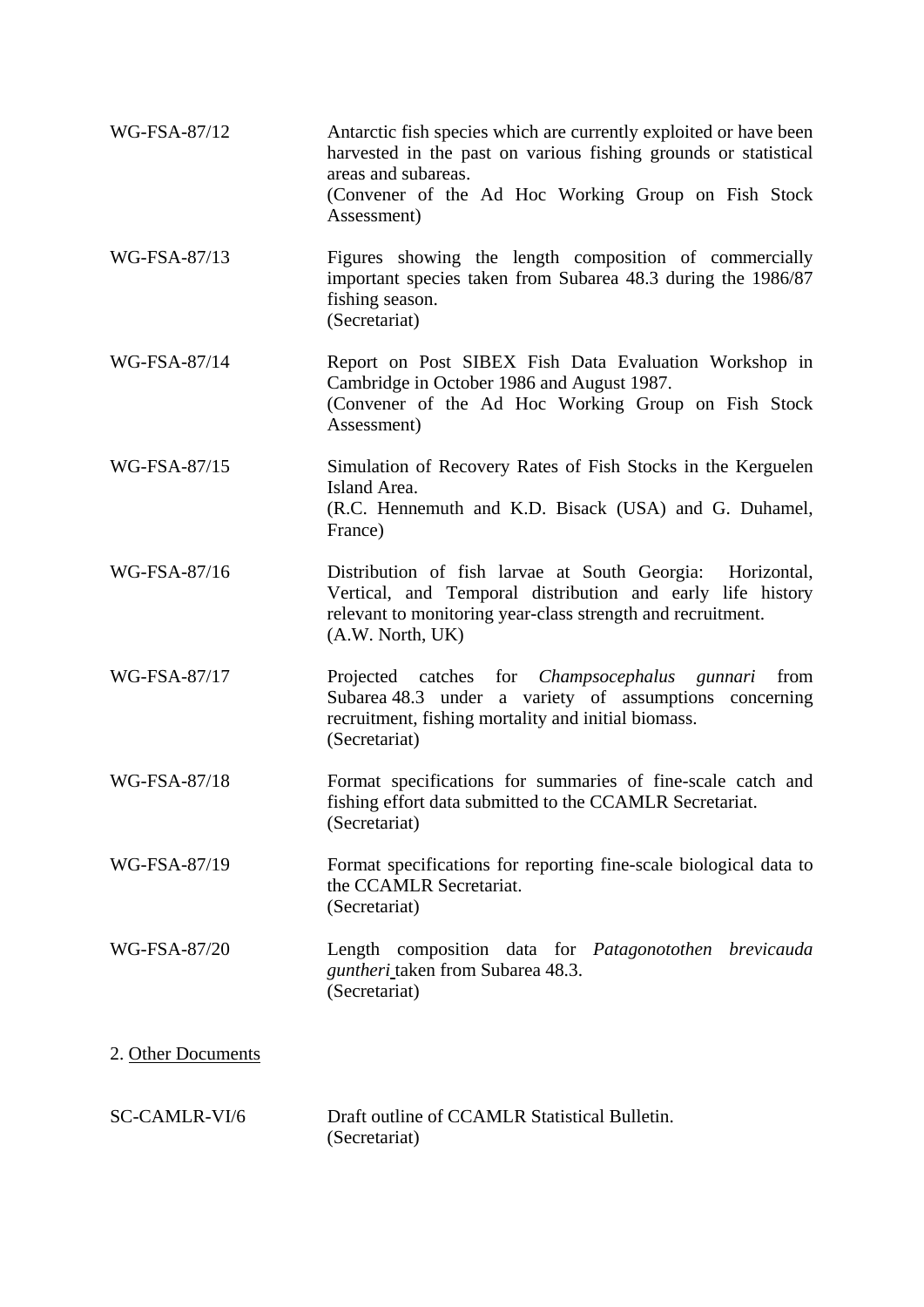| SC-CAMLR-VI/BG/5            | Summary of fisheries data.<br>(Secretariat)                                                                                                                                                                          |
|-----------------------------|----------------------------------------------------------------------------------------------------------------------------------------------------------------------------------------------------------------------|
| SC-CAMLR-VI/BG/12<br>Rev. 1 | Results of Fish Stock Assessment Survey, South Georgia<br>region, November-December 1986.<br>(W. Gabriel, USA)                                                                                                       |
| SC-CAMLR-VI/BG/16           | Brief report of the joint Soviet-Australian expedition of the<br>USSR-FRV 'Professor Mesyatsev' to the Australian fishing<br>zone around the territory of Heard and McDonald Islands, May-<br>August 1987.<br>(USSR) |
| SC-CAMLR-VI/BG/17           | US Antarctic marine living resources program ecosystem<br>monitoring survey 1986-87 Cruise results. Cruise No. SI 86-01<br>$(1-111).$<br>(USA)                                                                       |
| WG-CSD-87/12                | Beyond MSY: a consideration of definitions of management<br>objectives.<br>(J.A. Gulland)                                                                                                                            |
| CCAMLR-VI/11                | Proposal for purchase of computer equipment for data<br>management and analysis.<br>(Secretariat)                                                                                                                    |
| SC-CAMLR-VI/BG/23           | A rationale for Conservation areas within Antarctic waters.<br>(Australia)                                                                                                                                           |
| SC-CAMLR-VI/BG/25           | Inventory of existing information about early stages of Antarctic<br>fish.<br>(Observer for SCAR)                                                                                                                    |
| SC-CAMLR-VI/BG/26           | CCAMLR Antarctic fish otoliths/scales/bones exchange system<br>- Progress Report.<br>(Convener of the Ad Hoc Fish Stock Assessment Working<br>Group).                                                                |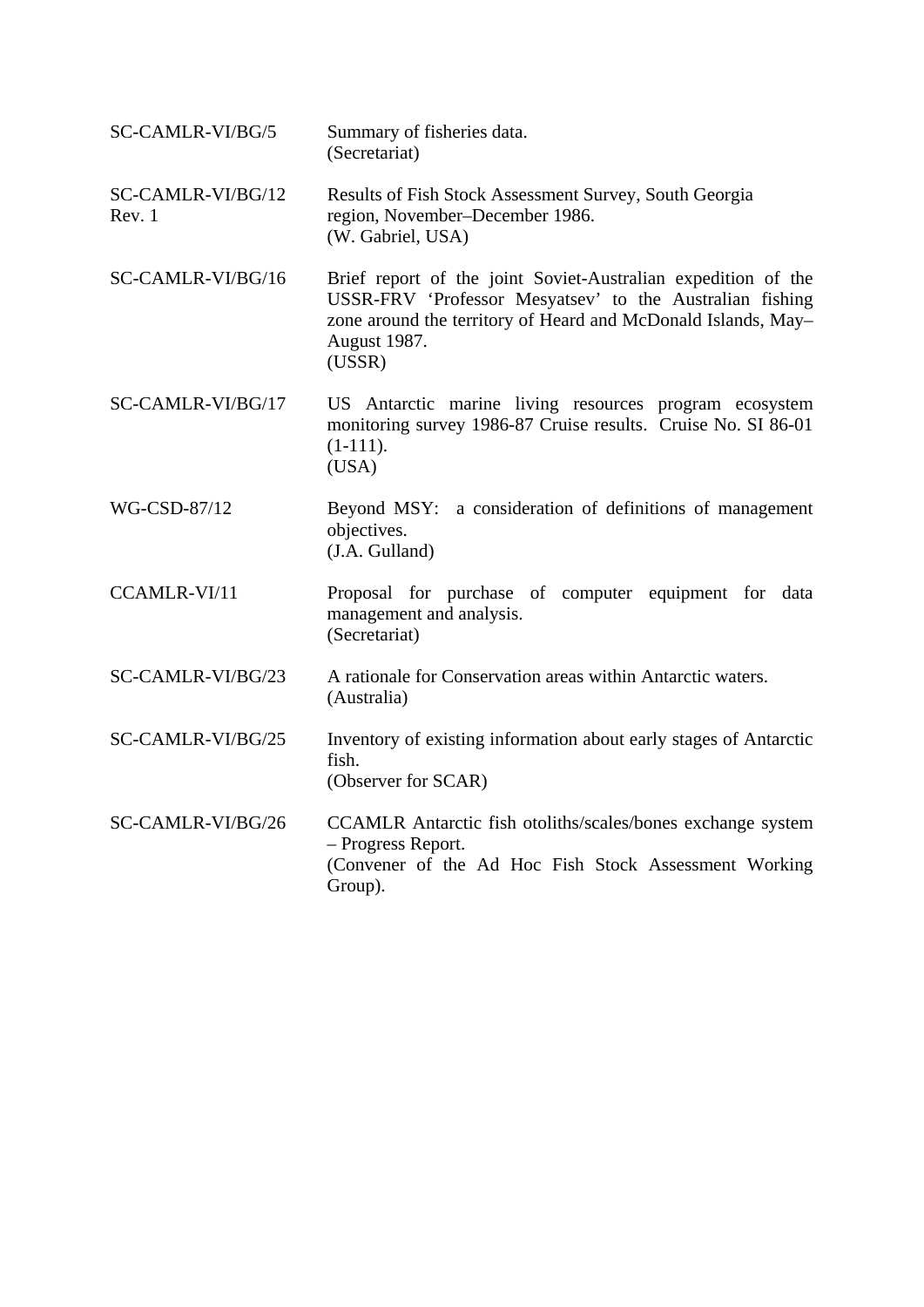# APPENDIX C

## **AGENDA FOR THE MEETING**

# Ad Hoc Working Group on Fish Stock Assessment (Hobart, 19–23 October, 1987)

- 1. Opening of meeting.
- 2. Adoption of Agenda.
- 3. Review of Data and Presentation of Documents:
	- Review of data submitted to CCAMLR prior to 30 September, 1987 and also in previous years.
	- Presentation of documents.
	- Report of the Fish Age Determination Workshop, July, 1986.
	- Present status of the otolith/scale/bones exchange scheme established under the auspices of CCAMLR. (Report of the Chairman of the Ad Hoc Working Group.)
	- Results of Post-SIBEX Fish Data Evaluation Workshop, Cambridge, August, 1987, that are of direct relevance to the Ad Hoc Working Group.
- 4. Trends in abundance of exploited Antarctic fish stocks derived from VPA and CPUE analyses and also from surveys of early life history stages and by trawling.
- 5. Review of values of estimated parameters. (This is to obtain agreement on the input data values, particularly M and Z, for subsequent analyses, e.g. yield per recruit.)
- 6. Trends in Recruitment
	- Year to year variability
	- Stock recruitment relationships
- 7. Assessment
	- Yield per recruit analysis
	- Production models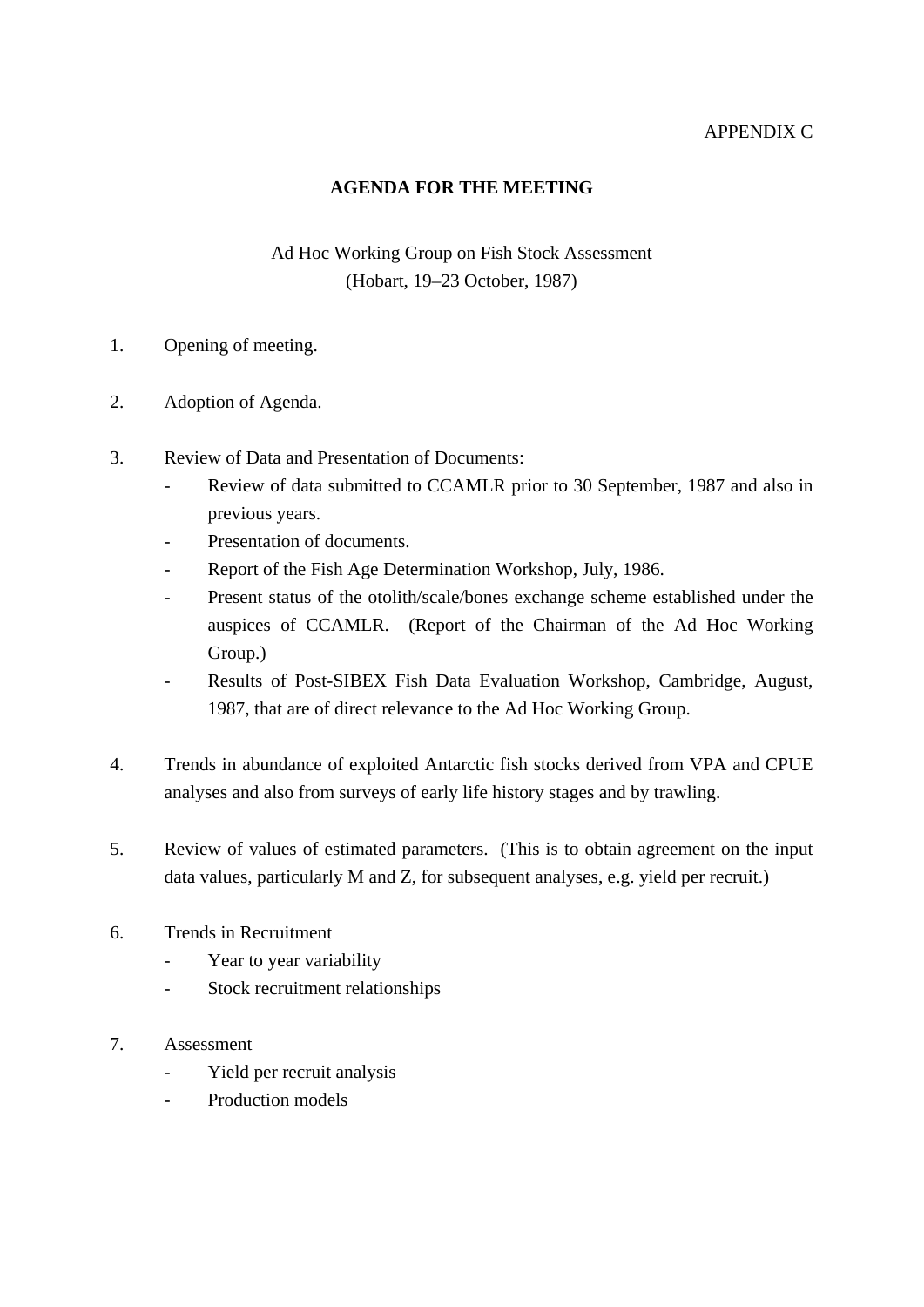- 8. Consideration of Management Actions
	- Mesh size limitations
	- Target fishing mortalities
	- Estimation of minimum spawning stock biomass
	- Total allowable catches
- 9. Future Work
	- Organisation of Working Group
	- Data requirements
	- Data analyses required prior to future meetings
	- Future research
	- Collaboration with other organisations
- 10. Any Other Business
- 11. Adoption of Report.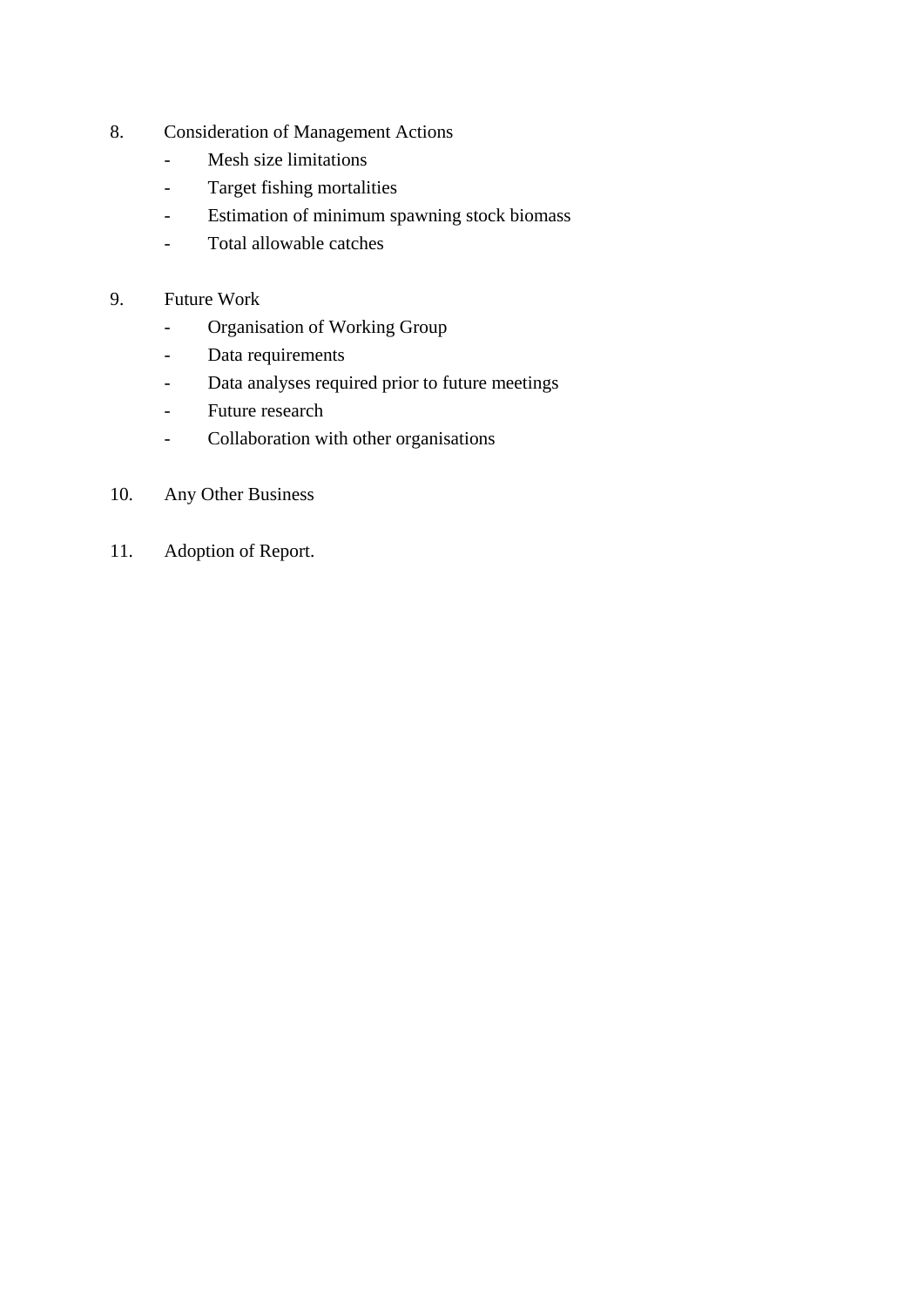#### APPENDIX D

# **SUGGESTED TERMS OF REFERENCE FOR THE WORKING GROUP ON FISH STOCK ASSESSMENT**

- (a) Apply and develop methodologies for fish stock assessment, including:
	- (i) procedures for monitoring fish stock abundance and population structure
	- (ii) protocols for the collection and analysis of fishery-related data including the relevant operations of the CCAMLR data base
	- (iii) analytical procedures for the estimation and projection of fish stock population trajectories;
- (b) review and conduct assessments of the status and potential yield of fish stocks in the Convention area;
- (c) evaluate the potential impact on fish stocks of possible management actions.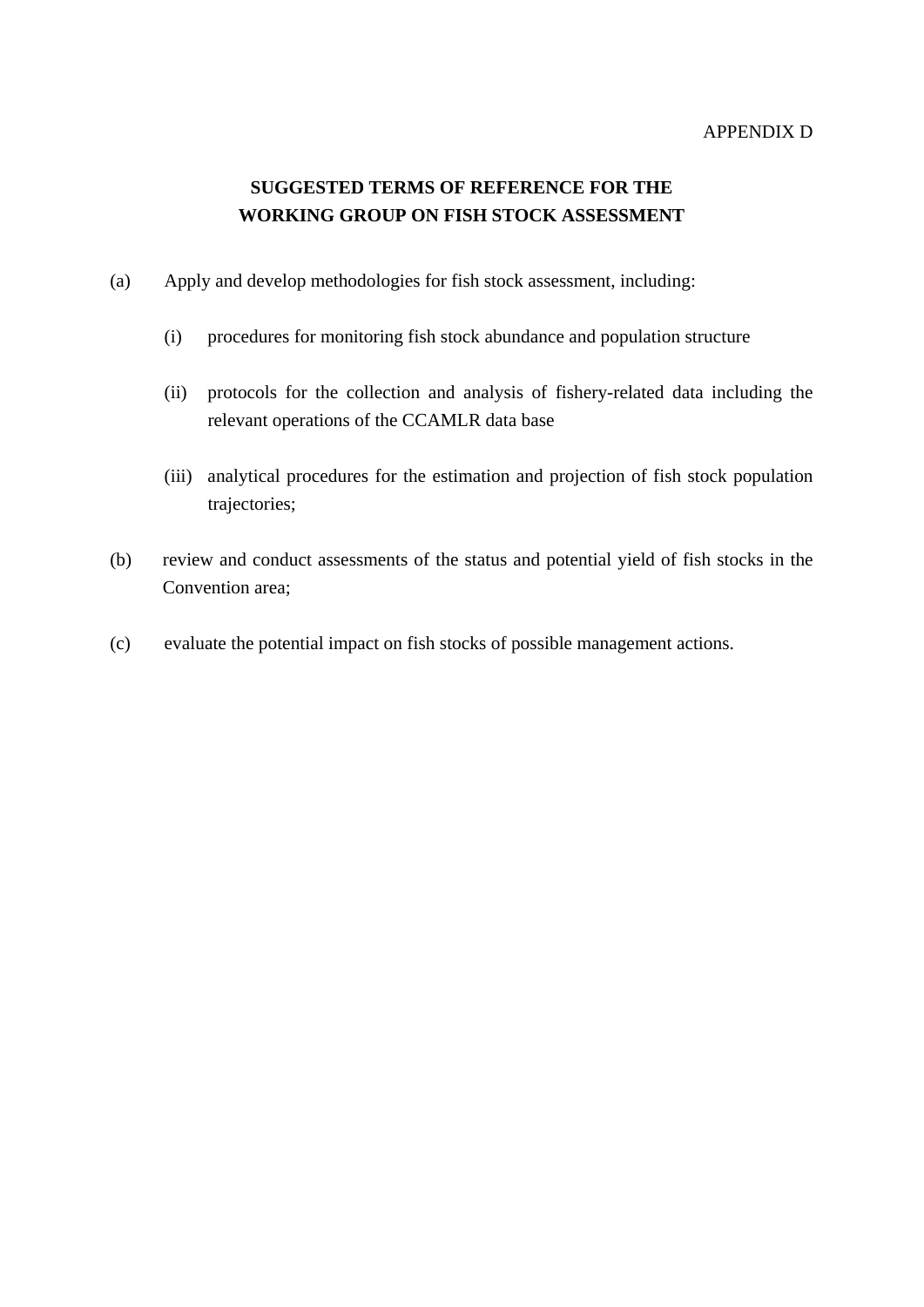# **BIOMASS ESTIMATES AROUND SOUTH GEORGIA OBTAINED BY THE 'ANTARTIDA 8611' SPANISH SURVEY**

[from 'Informe de Resultados Antártida 8611 Pescas Científicas' (Report of Results Antartida 8611 Scientific Fisheries) MAPA, SGPM, IEO.]

### Method

#### Biomass

 The target species biomass calculation by archipelago and by depth stratum was done by the swept area method (Saville 1978), which is obtained by multiplying the distance travelled by the gear (from the moment it is tense until it is turned around) by the horizontal opening. The horizontal opening was estimated by means of the following equation (De La Cueva Sanz, 1974):

 $JK = (((CD-AB)*AE+AB)*JO)/(JO+GI+EG)$ 

- $JK =$  Fishing gear's horizontal opening
- $CD = Distance$  between the cables at 1 meter from the snatch blocks
- $AB = Distance$  between the snatch blocks
- $AE =$  Length of the paid out rope
- $JO =$  Size of the net
- $GJ =$  Length of the sweep wires
- $EG =$  Length of the bridles

 The lengths of sweep wires and bridles were kept constant at values of 50 m and 15 m respectively throughout the survey.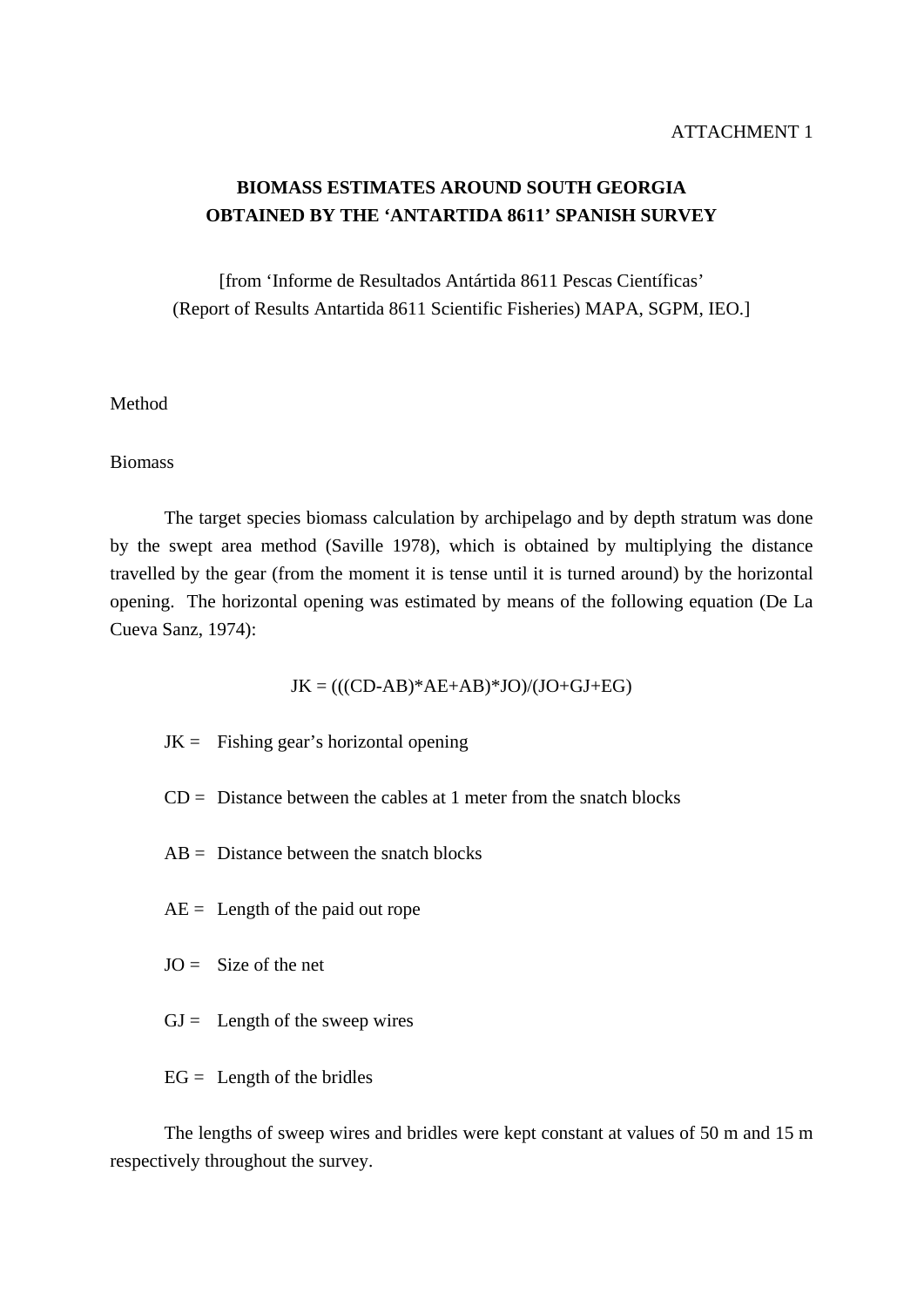Using to our advantage the accuracy in location afforded by the satellite tracking system GPS, the distance travelled was calculated according to the following formula:

 $distance = cos^{-1} (sin(LATi)*sin(LATf) + cos(LATi)*$ 

\*cos(LATf)\*cos(LONf-LONi))\*60

whereas:

LATi and LONi: initial latitude and longitude

LATf and LONf: final latitude and longitude

 In the final calculation of the mean swept area, all values that had been found to be clearly erroneous were excluded.

 Within each archipelago the mean catch by haul and its corresponding standard deviations as well as variation coefficients were established for the various depth strata being studied.

 The mean density by stratum was calculated extrapolating the mean catch by haul, expressed in tonnes, over an area of one square nautical mile.

 The stratified mean for the whole area and its variance were obtained by applying the following formulae (Saville, 1978):

$$
\overline{x}st = \sum \frac{\overline{x}n^* \text{ area}(n)}{\text{total area}}; \text{var}\,\overline{x}st = \sum \text{var}\,\overline{x}n * \left[\frac{\text{area}(n)}{\text{total area}}\right]^2
$$

 The biomass estimates by stratum and for the total area were done by inferring the corresponding mean densities for the total surface of every area.

#### RESULTS OBTAINED AND COMMENTS

#### Swept Area

 Mean values estimated for the distance travelled and the horizontal opening of the fishing gear are shown in Table VI.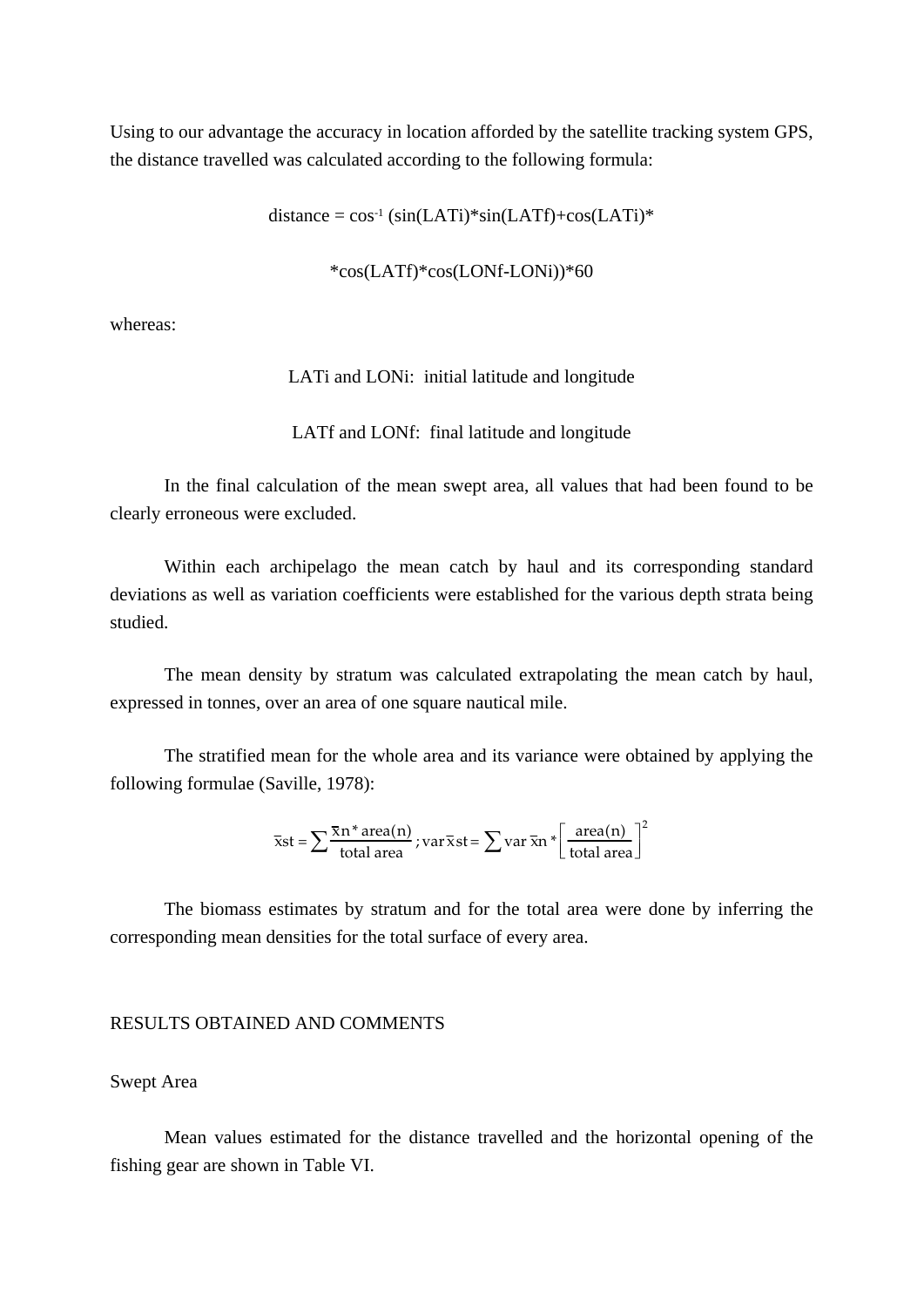For the travelled distance, a mean value of 2.221 nautical miles was obtained with a moderate variation coefficient of 24.09%, which indicated the accuracy of the estimate.

 However, we can observe that considerable variability occurs in the opening of the fishing gear with a standard deviation greater than the mean.

 Calculations of this parameter have always conflicted. Various tests carried out in test channels, have established an approximate ratio of 1/3 between the mean opening of the fishing gear and the length of the floats line.

 Pauly (1983) obtained different values for this ratio in South western Asian waters. These varied between 0.4 and 0.6 and it was believed that the best answer would be the intermediate value equal to 0.5.

 Estimates of 0.254, 0.30 and 0.56 were obtained for shellfish, cephalopod and cramp ray trawling gears respectively, at Surveys carried out by the Canary Islands Oceanographic Center of the Spanish Institute of Oceanography (Delgado and Santana, 1985; López Abellán, pers. com.).

 The ratio of 0.37 observed in the fishing gear used during the 'ANTARTIDA 8611' survey falls within the range considered to be acceptable. The position close to the lower end can be accounted for as corresponding to a semi midwater gear, which has a greater structural tendency to a vertical opening, rather than to a horiaontal one.

| Table IV: Mean, standard deviation and variation coefficient obtained in the |
|------------------------------------------------------------------------------|
| calculation of distance travelled (DR), horizontal opening of the            |
| fishing gear (AB) and swept area (AR), druing the 'ANTARTIDA                 |
| $8611'$ survey.                                                              |
|                                                                              |

|                      | $DR$ (nm) | $AB$ (nm) | $AR$ (nm <sup>2</sup> ) |
|----------------------|-----------|-----------|-------------------------|
| No OF OBSERVATIONS   | 298       | 282       |                         |
| <b>MEAN</b>          | 2.221     | 0.007     | 0.016                   |
| <b>STANDARD</b>      | 47.21     | 252.00    | 0.020                   |
| <b>DEVIATION</b>     |           |           |                         |
| VARIATION COEFF. (%) | 24.09     | 128.57    | 125.00                  |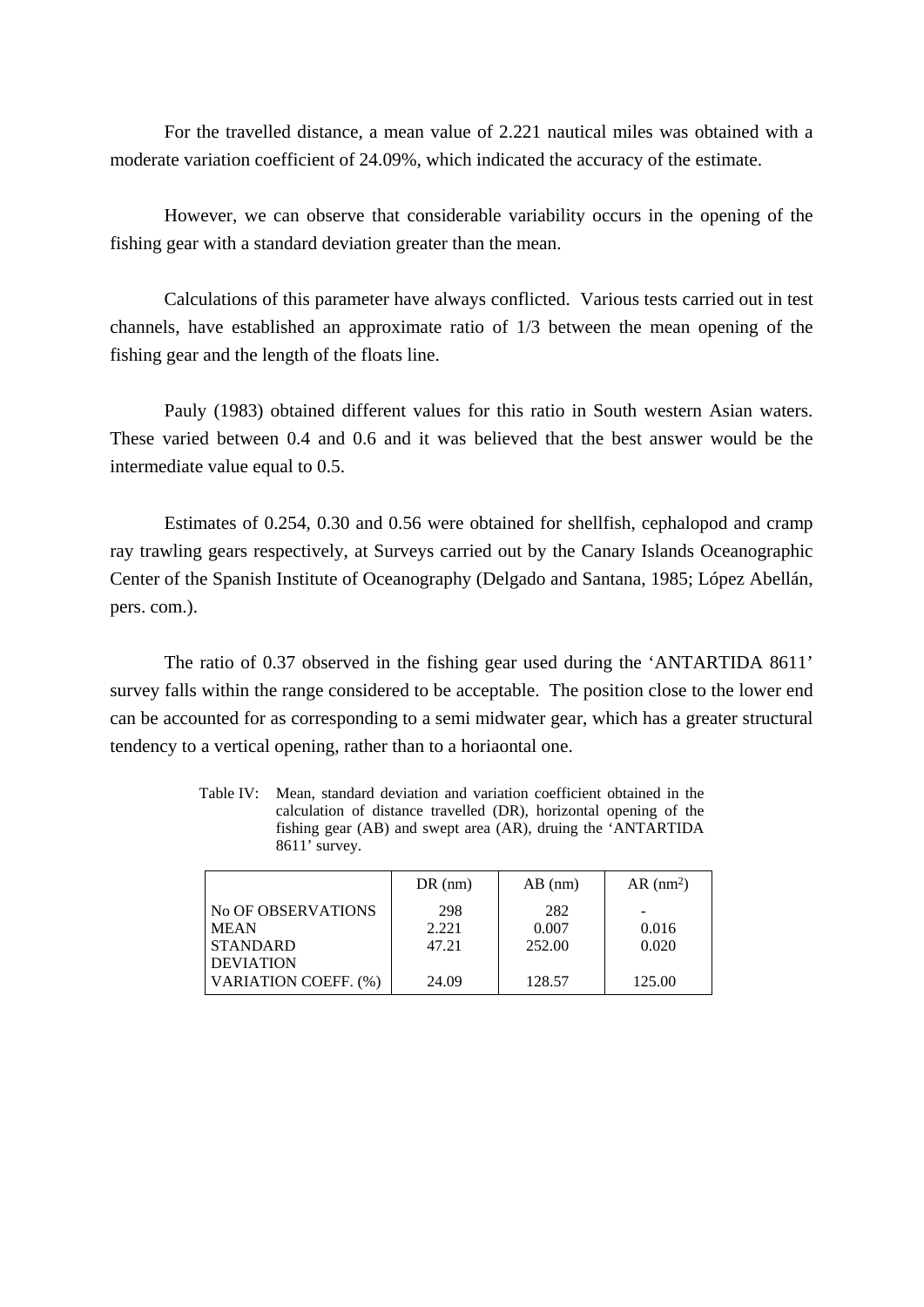Table XX: Mean catch per haul (X), mean biomass catchable by trawl (BME), standard deviation (SD), variation coefficient (CV) and mean densitiy (DM) of some species captured around South Georgia during the 'ANTARTIDA 8611' survey. Limits of reliability  $(LC) = 95\%$ .

| <b>SPECIES</b> |                        | N. rossii | N. gibberifrons | D. eleginoides |
|----------------|------------------------|-----------|-----------------|----------------|
|                | <b>NUMBER OF HAULS</b> | 18        | 18              | 18             |
|                | $X$ (kg/0.016 nm2)     | 0.19      | 1.67            | 0.003          |
| $0-150$ m      | <b>SD</b>              | 0.14      | 1.00            | 0.003          |
|                | Cv(%)                  | 73.68     | 58.88           | 100.00         |
|                | DM(t/nm2)              | 0.01      | 0.10            | 0.00019        |
|                | BME(t)                 | 25        | 250             | 0.47           |
|                | <b>NUMBER OF HAULS</b> | 51        | 51              | 51             |
|                | X (kg/0.016 nm2)       | 4.35      | 6.61            | 0.17           |
| $150-250$ m    | <b>SD</b>              | 2.83      | 1.04            | 0.09           |
|                | Cv(%)                  | 65.06     | 15.73           | 52.94          |
|                | DM(t/run2)             | 0.27      | 0.41            | 0.01           |
|                | BME(t)                 | 1425      | 2163            | 53             |
|                | NUMBER OF HAULS        | 29        | 29              | 29             |
|                | $X$ (kg/0.016 nm2)     | 51.86     | 4.36            | 3.53           |
| $250 - 500$ m  | <b>SD</b>              | 49.58     | 1.42            | 2.04           |
|                | Cv(%)                  | 95.60     | 32.57           | 57.79          |
|                | DM(t/nm2)              | 3.24      | 0.28            | 0.22           |
|                | BME(t)                 | 10 021    | 866             | 680            |
|                | NUMBER OF HAULS        | 98        | 98              | 98             |
|                | X (kg/0.016 nm2)       | 16.91     | 4.83            | 1.09           |
| <b>TOTAL</b>   | <b>SD</b>              | 14.17     | 0.69            | 0.58           |
|                | Cv(%)                  | 83.80     | 14.29           | 53.21          |
|                | LC                     | 166.59    | 28.40           | 105.78         |
|                | DM(t/nm2)              | 1.06      | 0.30            | 0.07           |
|                | BME(t)                 | 11 471    | 3 2 5 2         | 733            |